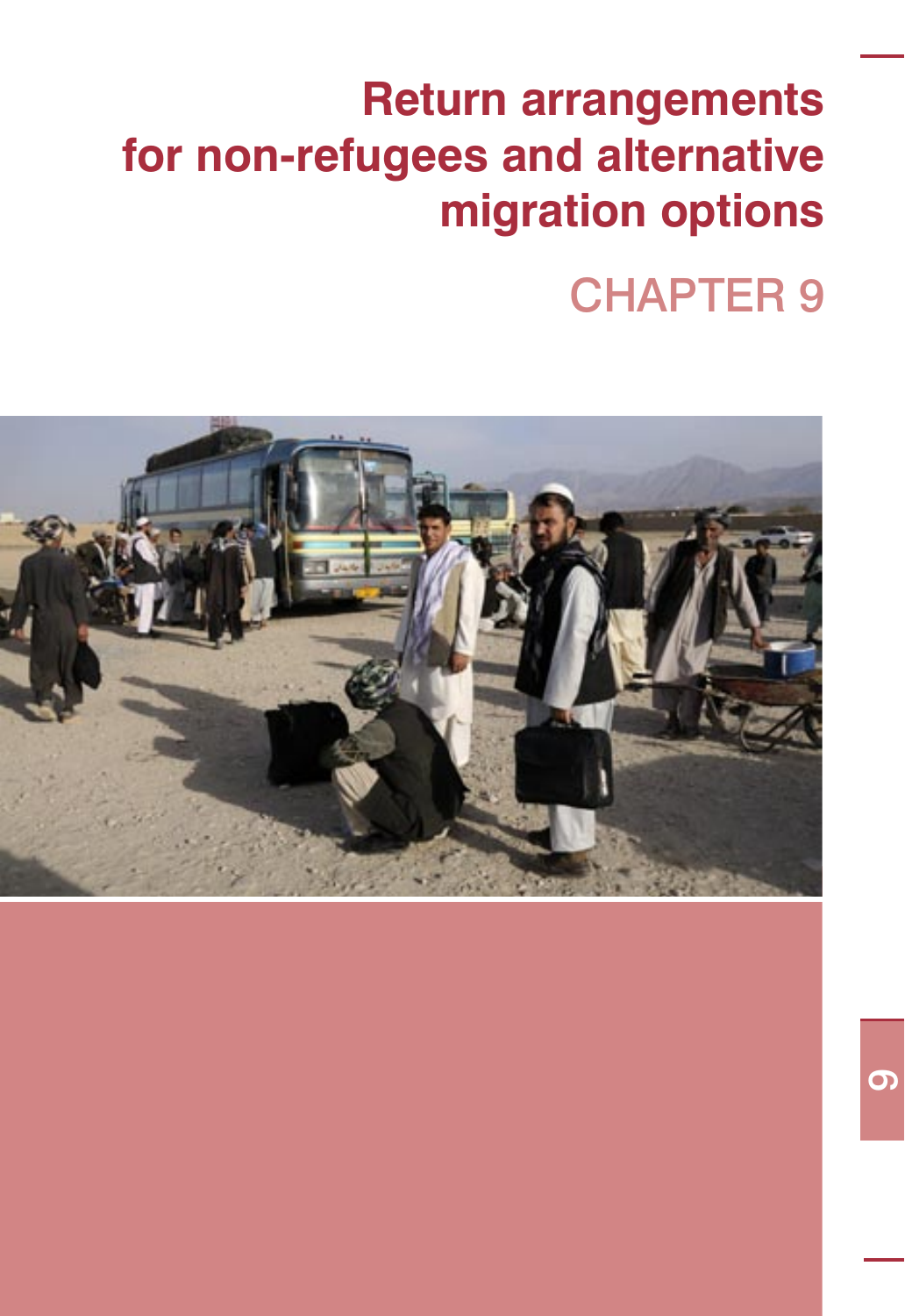226 | The 10-Point Plan | Return arrangements for non-refugees and alternative migration options | Chapter 9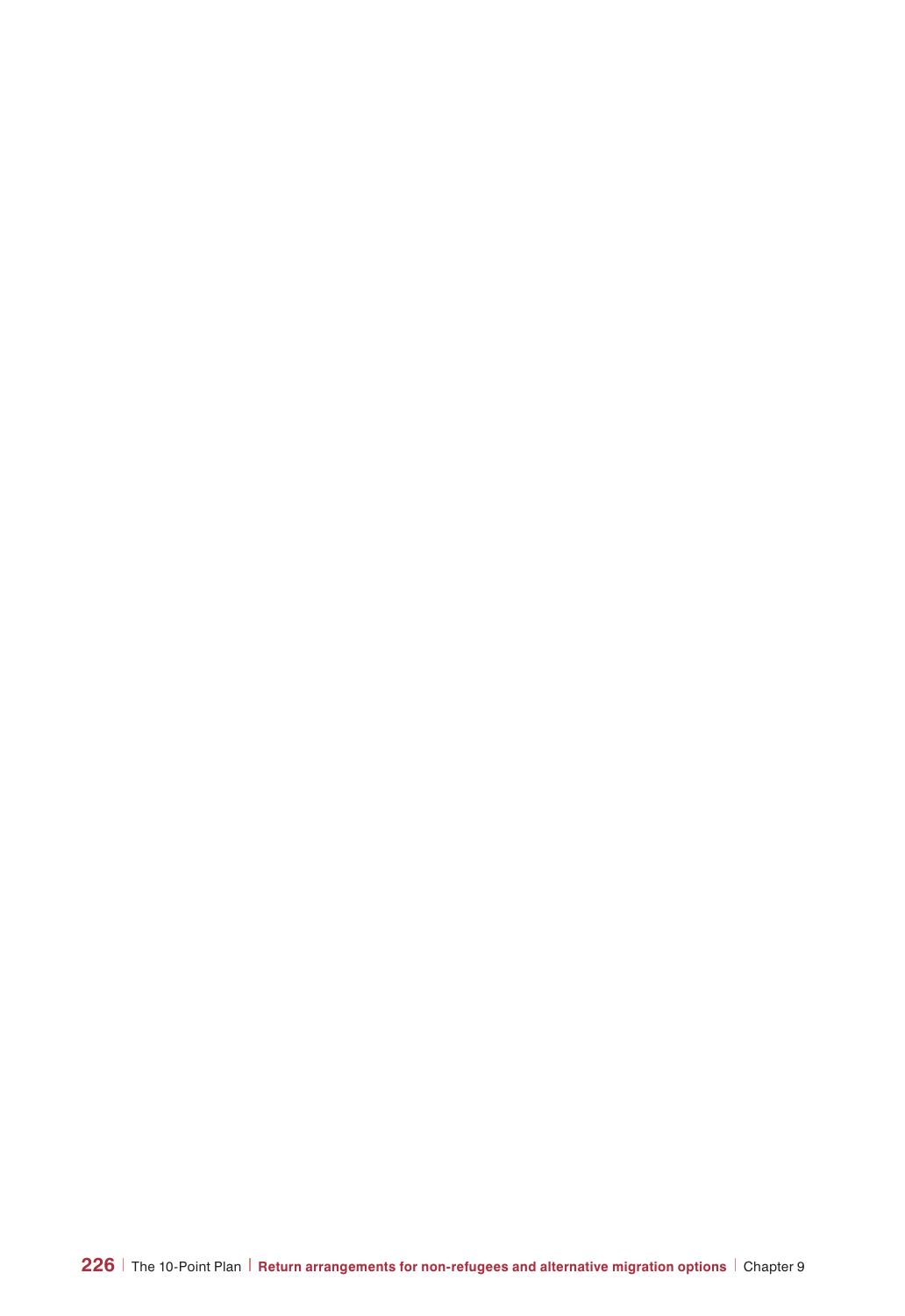# **Contents**

| Introduction |                                                                                                                                                                          |                                                                                                                                                                                                                                                                                         |                          |  |
|--------------|--------------------------------------------------------------------------------------------------------------------------------------------------------------------------|-----------------------------------------------------------------------------------------------------------------------------------------------------------------------------------------------------------------------------------------------------------------------------------------|--------------------------|--|
|              | Operationalizing the return of persons who are not refugees and alternative migration<br>options: Suggestions for stakeholders and support UNHCR can provide to partners |                                                                                                                                                                                                                                                                                         |                          |  |
|              | 9.1. Return                                                                                                                                                              |                                                                                                                                                                                                                                                                                         | 232                      |  |
|              | 9.1.1.                                                                                                                                                                   | Respecting the principle of non-refoulement in the return process<br>and ensuring return in safety and with dignity<br>Canada: Pre-Removal Risk Assessment (PRRA)                                                                                                                       | 232<br>232               |  |
|              | 9.1.2.                                                                                                                                                                   | <b>Training national authorities</b><br>Denmark and EU Member States: Training National Police on Return Operations 233                                                                                                                                                                 | 233                      |  |
|              | 9.1.3.                                                                                                                                                                   | Promoting and assisting voluntary and sustainable return                                                                                                                                                                                                                                | 234                      |  |
|              |                                                                                                                                                                          | 9.1.3.1. Comprehensive initiatives<br>IOM Assisted Voluntary Return and Reintegration (AVRR) Programmes<br>Morocco: IOM/UNHCR Referral for the Return of Unsuccessful Asylum-seekers<br>ERCRI: A Study on How to Support Sustainable Return in Safety and Dignity<br>(operational tool) | 234<br>234<br>236<br>237 |  |
|              |                                                                                                                                                                          | 9.1.3.2. Access to return information and provision of country<br>of origin information                                                                                                                                                                                                 | 237                      |  |
|              |                                                                                                                                                                          | Europe: The IRRICO Project "Information on Return and Reintegration<br>in Countries of Origin"<br>Europe: The Country of Return Information (CRI) Project<br>Germany: The Information Centre for Voluntary Return (ZIRF)                                                                | 237<br>238<br>238        |  |
|              |                                                                                                                                                                          | 9.1.3.3. Cooperation between host countries and countries of origin 239                                                                                                                                                                                                                 |                          |  |
|              |                                                                                                                                                                          | Indo-Chinese Comprehensive Plan of Action (CPA)<br>IOM "Cluster Initiative" between Countries in Western Europe and the South<br>Caucasus                                                                                                                                               | 239<br>239               |  |
|              |                                                                                                                                                                          | Georgia: Enhanced Return to Georgia Operationally (ERGO)<br>Tripartite Agreement on the Return of Unsuccessful Asylum-seekers from<br>Switzerland to Sri Lanka<br>Information on Readmission Agreements (operational tool)                                                              | 241<br>242<br>243        |  |
|              |                                                                                                                                                                          | 9.1.3.4. Counselling on return options                                                                                                                                                                                                                                                  | 244                      |  |
|              |                                                                                                                                                                          | Switzerland: Return Counselling and Assistance for Unsuccessful Asylum-seekers 244                                                                                                                                                                                                      |                          |  |
|              | 9.1.4.                                                                                                                                                                   | <b>Reintegration assistance</b>                                                                                                                                                                                                                                                         | 245                      |  |
|              |                                                                                                                                                                          | Germany, Sweden, and The Netherlands: Towards an Integrated<br>Return - Case-Chain Management                                                                                                                                                                                           | 245                      |  |
|              | 9.1.5.                                                                                                                                                                   | Return of persons with specific needs who are not refugees<br>West Africa: Programme for the Protection and Reinsertion of Unaccompanied<br>and Separated Children<br>India: Rehabilitation and Social Reintegration of Trafficked Persons - NGO-                                       | 246<br>247               |  |
|              |                                                                                                                                                                          | Corporate Sector Partnership Model<br>Vietnam: Reintegration Network to Strengthen the Return and Reintegration of<br>Women and Children Victims of Trafficking                                                                                                                         | 248<br>249               |  |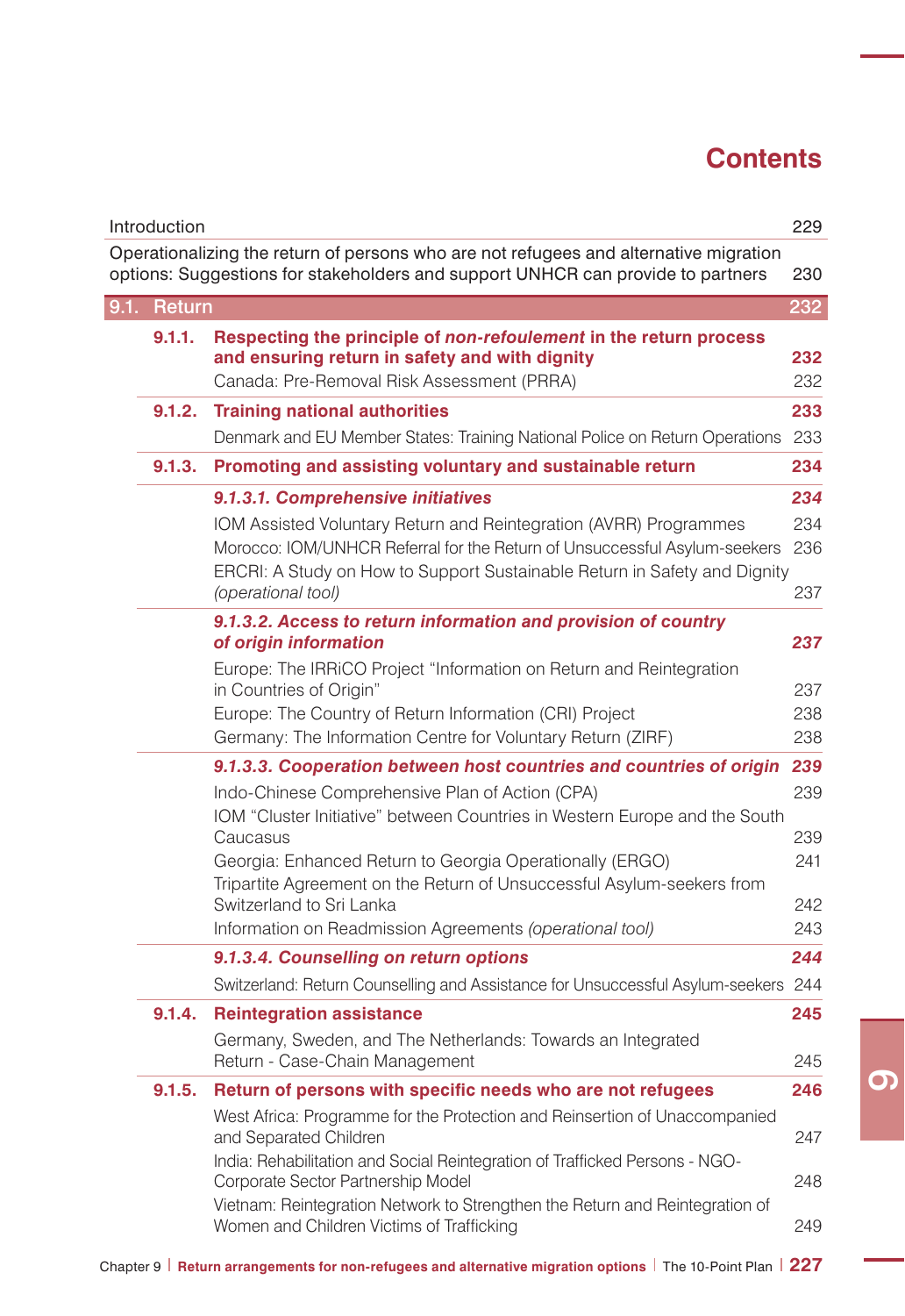|                                   | Guidelines in Central America on Return of Children (operational tool)<br>IOM Handbook on Organizing the Return and Reintegration of Vulnerable<br>Persons (operational tool) | 250<br>250 |  |
|-----------------------------------|-------------------------------------------------------------------------------------------------------------------------------------------------------------------------------|------------|--|
| 9.1.6.                            | <b>Post-return monitoring</b>                                                                                                                                                 | 250        |  |
|                                   | Belarus, Moldova, Russian Federation and Ukraine: Monitoring Safe and<br>Dignified Returns and Conditions of Detention                                                        | 251        |  |
|                                   | Kosovo Airport: Monitoring Forced Returns                                                                                                                                     | 252        |  |
|                                   | 9.2. Migration options as an alternative to return                                                                                                                            | 253        |  |
| 9.2.1.                            | <b>Regularization</b>                                                                                                                                                         | 253        |  |
|                                   | 9.2.1.1. Individual procedures                                                                                                                                                | 254        |  |
|                                   | Germany: Hardship Commission                                                                                                                                                  | 254        |  |
|                                   | 9.2.1.2. Collective regularization programmes                                                                                                                                 | 256        |  |
|                                   | Thailand: Temporary Regularization Programme                                                                                                                                  | 256        |  |
|                                   | Examples of Large-scale Regularization Programmes                                                                                                                             | 257        |  |
|                                   | 9.2.2. Legal migration alternatives                                                                                                                                           | 257        |  |
|                                   | ILO Multilateral Framework on Labour Migration (operational tool)<br>Compendium of Good Practice Policy Elements in Bilateral Temporary Labour                                | 258        |  |
|                                   | Arrangements (operational tool)                                                                                                                                               | 258        |  |
| <b>Selected References</b><br>259 |                                                                                                                                                                               |            |  |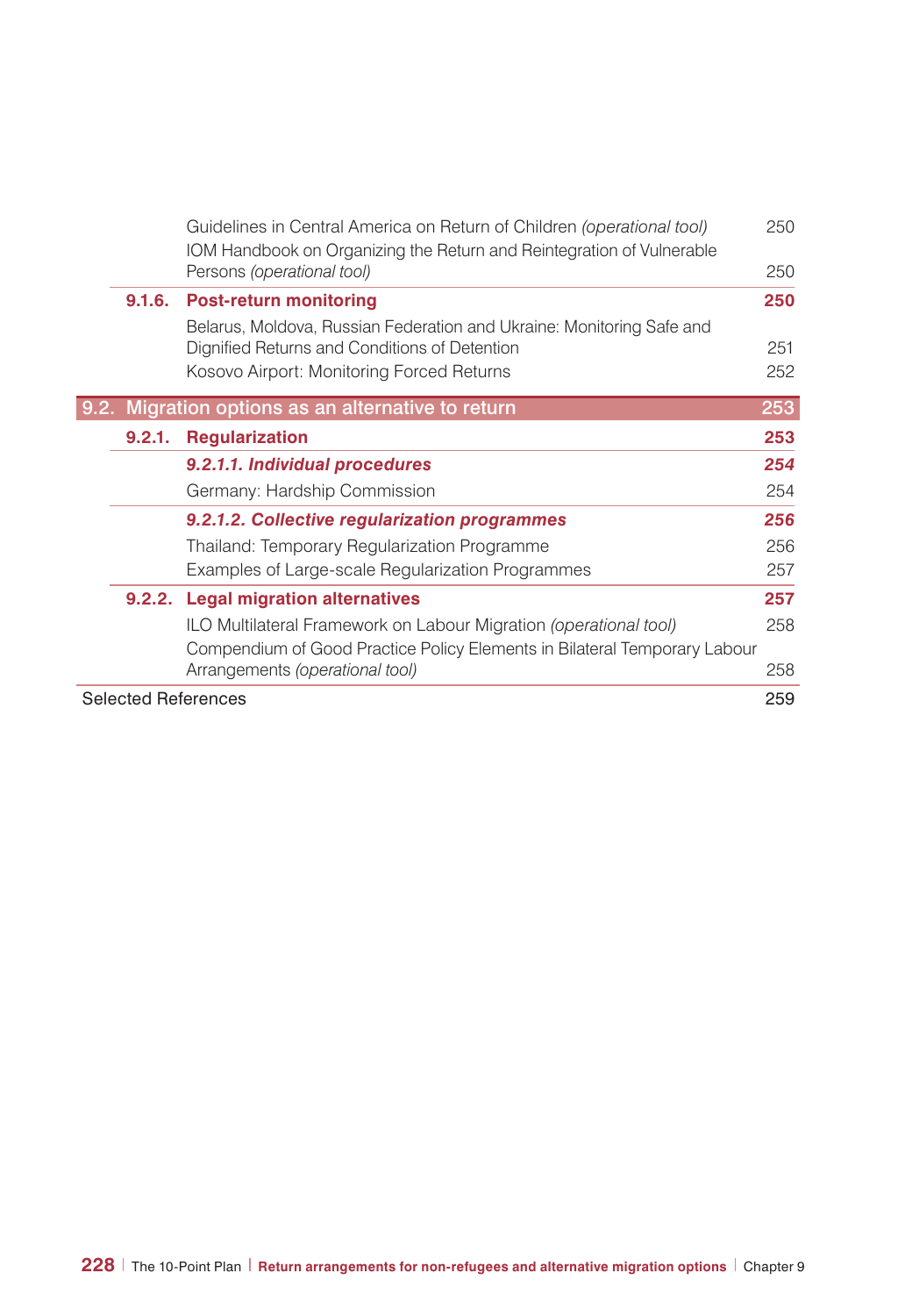# **Introduction**

An effective migration management system provides outcomes for all persons travelling within mixed movements, including non-refugees (hereafter referred to as "persons who are not refugees"). This group includes persons found not to be in need of international protection and without compelling humanitarian reasons to stay in the host country ("unsuccessful asylumseekers") as well as persons who have never sought asylum. Persons who have withdrawn their asylum claims and who wish to return to their countries of origin also fall into this group.

Providing effective and efficient outcomes to persons who are not refugees is essential to maintain credible asylum systems and prevent irregular onward movement. Demonstrating that misuse of the asylum system cannot function as a "back door" alternative to regular migration also serves as a strategy to deter irregular migration and to reduce incentives for human smuggling and trafficking.

The 10-Point Plan proposes two options for persons who are not refugees: return to the country of origin or access to alternative legal migration options (i.e. regularization in the host country or legal onward movement to another country). Since the latter option is generally only available to individuals with a specific profile or in specific circumstances, the focus of this Chapter is on return. Nonetheless, some practical examples of alternative migration options are also provided. Additional examples of alternative migration options are provided in Chapter 7.

Sustainability of return is best guaranteed if individuals who do not have a right to stay in a host country return home voluntarily. Voluntariness ensures that the return takes place in a safe and dignified manner. It is also cost-effective for the returning State. Several countries have developed good practices to encourage and support voluntary and sustainable return. These include: the provision of information and counselling on return options and circumstances in the countries of origin; the granting of reintegration assistance; and post-return monitoring. Some countries have also established initiatives to ensure that the specific needs of groups, such as unaccompanied/separated children, people with disabilities, and others, are addressed during the return process.

IOM is a particularly important actor with regard to the voluntary return and reintegration of migrants. IOM has assisted many governments in establishing return migration programmes and has helped persons return home in an orderly and humane manner. Other organizations have also provided support and assistance for certain voluntary return operations. Although persons who are not refugees generally fall outside UNHCR's mandate, on a number of occasions the Office has positively responded to requests for assistance from States, and it has recognized the impact of return policies and practices on the international refugee protection system.

While separate considerations apply to the repatriation of refugees (as outlined further in Chapter 7), as well as to the return of refugees and asylum-seekers to a first country of asylum (as outlined further in Chapter 8), some of the general aspects of return management that are outlined in this Chapter are relevant to all return movements. Of particular importance is the need to prevent *refoulement* and to promote voluntary, humane, dignified and sustainable returns.1

<sup>1</sup> The practical examples contained in this Chapter include recommendations made at the 10-Point Plan Expert Roundtable No. 3: "The Return of Non-Refugees and Alternative Migration Options," held in Geneva, Switzerland, 30 November - 01 December, 2009. The recommendations made at the roundtable as well as other related document are available at:<http://www.unhcr.org/4b9f99f7148.html>.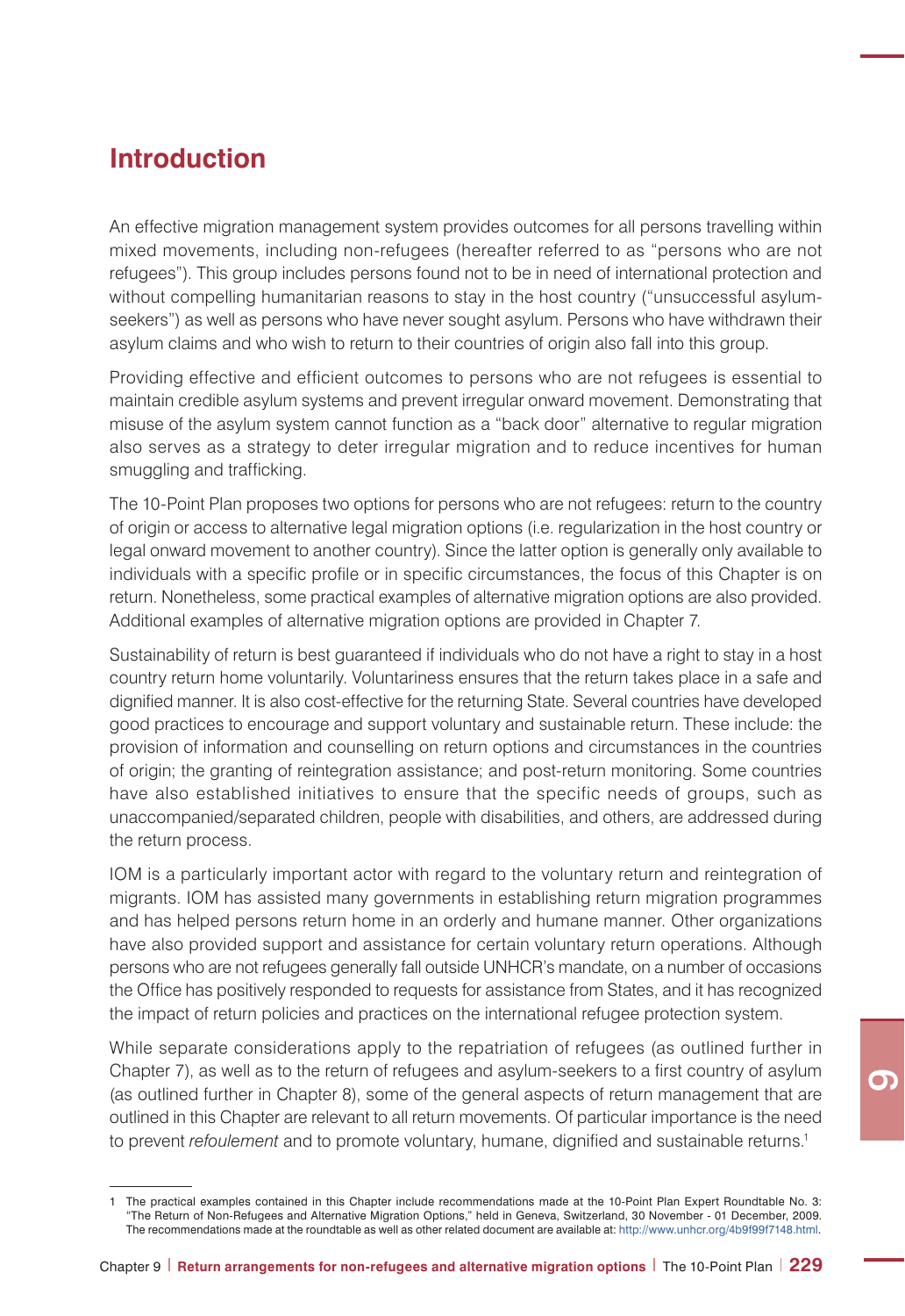# **Operationalizing the return of persons who are not refugees and alternative migration options: Suggestions for stakeholders and support UNHCR can provide to partners**

# Suggestions for stakeholders

- • Promote voluntary and sustainable return, and develop information campaigns and awareness-raising strategies to inform potential returnees of all available options, as well as the circumstances in countries of origin and the dangers of irregular movements.
- Foster partnerships with key actors, and create appropriate referral mechanisms.
- Train authorities and civil society actors on how to ensure humane and dignified returns in accordance with human rights standards.
- • Conduct risk assessments, where relevant, prior to return to identify international protection needs and ensure respect for the principle of *non-refoulement*.
- • Engage in return counselling, tailor responses to meet specific needs of returnees during and after the return process, and provide post-return monitoring.
- Facilitate voluntary return for those wishing to return to their countries of origin.
- Encourage the participation of returnees in reintegration plans, and monitor reintegration activities that benefit the individual and the community in the country of origin.
- Promote cooperation between host countries and countries of origin with regard to return and reintegration.
- Raise awareness of regular migration options based on existing migration frameworks, including regularization or legal onward movement, and explore the establishment of new programmes.

# Support UNHCR can provide to partners

- • Support appropriate outcomes for persons who are not refugees in order to create protection space for refugees.
- • Support States in their efforts to return persons who are not refugees, provided the Office's involvement is fully consistent with its humanitarian mandate to protect persons in need of international protection. UNHCR's involvement may be particularly useful to promote and support sustainable returns in the following areas: the return of stateless persons; return to post-conflict situations; and the return of persons with specific needs.
- Assist the returning country to verify that returnees do not have international protection needs, and take a clear public position on the acceptability of return in appropriate circumstances.
- Inform, where and when appropriate, asylum-seekers of return options during the asylum procedure, and refer rejected asylum-seekers to relevant actors such as IOM.
- Provide information on the country of origin, and facilitate access to travel documentation.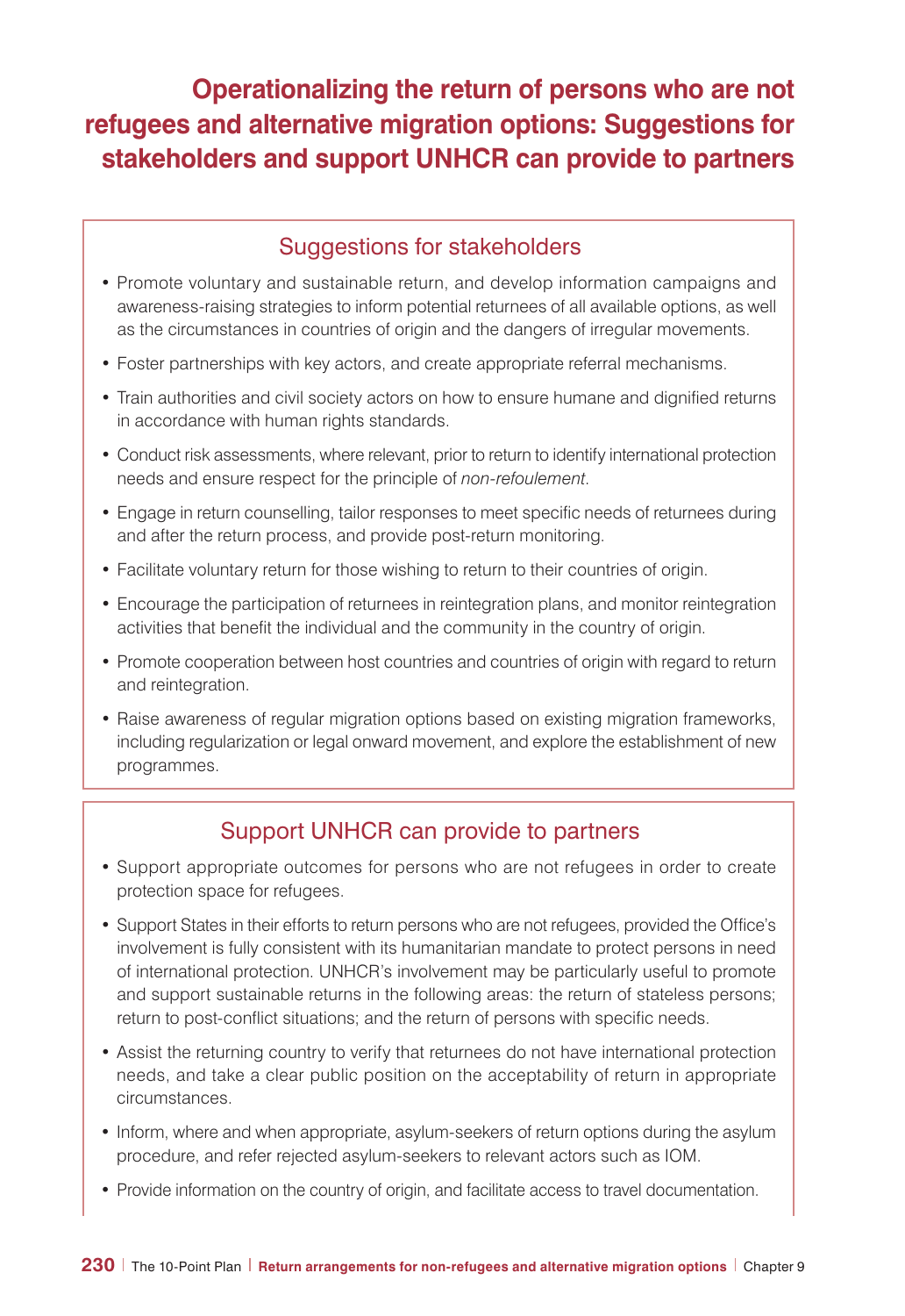- Lobby for funding to allow IOM and other partners to establish or broaden their assisted voluntary return and reintegration (AVRR) programmes.
- • Develop collaborative strategies with key actors to assist and protect persons with specific needs (e.g. trafficked persons and unaccompanied and separated children).
- Negotiate for the inclusion of protection provisions in bilateral and multilateral readmission agreements.
- Establish post-return monitoring mechanisms in coordination with key actors to identify protection needs in countries of origin, and monitor the reintegration of persons with specific needs, especially persons from minority groups.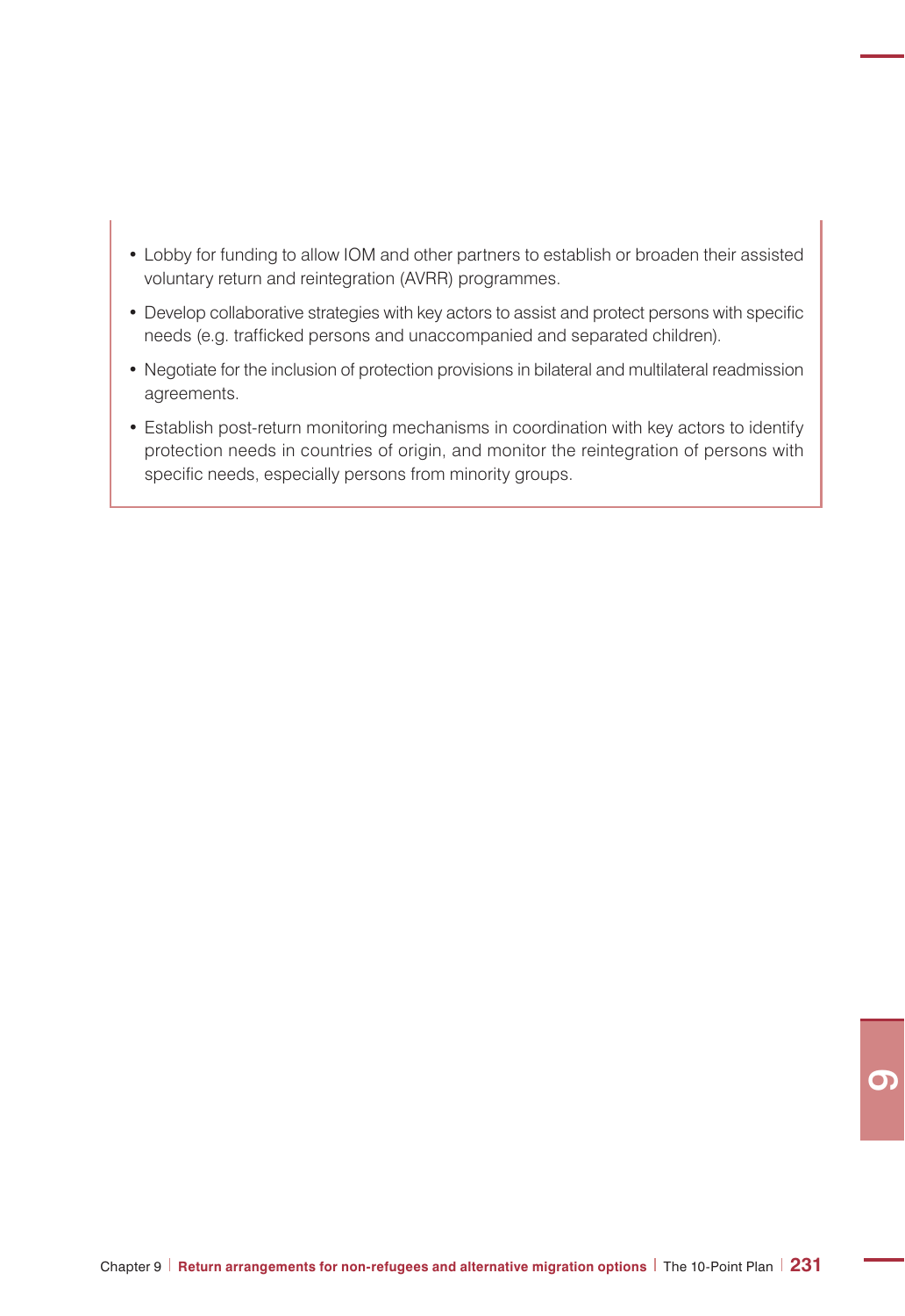# **9.1.1. Respecting the principle of non-refoulement in the return process and ensuring return in safety and with dignity**

Asylum procedures are the primary mechanism to ensure that individuals are not returned to situations where they face a risk of persecution or other irreparable harm. However, some individuals in the return procedure may not have had access to asylum procedures or, if they have, new risks may have developed in the country of origin. It is therefore important that the return process include safeguards to ensure respect for the principle of *non-refoulement*. States have adopted two different approaches for assessing new or unexamined risks: either re-referral to the asylum procedure; or through the establishment of a separate process for the examination of these risks as part of the return procedure (as illustrated in the first example in this Chapter, Canada: Pre-Removal Risk Assessment). Concerns that some returnees might abuse such a process in order to prolong their stay are best addressed through efficient procedural and case management mechanisms (as outlined further in Chapter 6).

# **CANADA: PRE-REMOVAL RISK ASSESSMENT (PRRA) 2001 – PRESENT**

#### **A. Background and Rationale**

The Pre-Removal Risk Assessment (PRRA) programme evaluates risk assessment applications prior to the enforcement of removal orders. The PRRA seeks to uphold the principle of *non-refoulement* and to assess any risks associated with return to the country of origin. Two categories of persons are eligible to apply for a PRRA:

- asylum-seekers who were denied refugee status and who submit an application based on a change of circumstances; and
- claimants who request protection for the first time based on an alleged risk after receiving a removal order due to contravention of conditions of stay in Canada.

#### **B. Actors**

• Citizenship and Immigration Canada (CIC).

#### **C. Actions**

- All persons subject to a removal order, including unsuccessful asylum-seekers, who fear persecution upon return, may apply for a PRRA.
- The risks assessed during the PRRA include risk of persecution as defined in the 1951 Convention, risk of torture, risk to life or risk of being subjected to cruel and unusual treatment or punishment.
- To support PRRA applications, unsuccessful asylum-seekers may only present new evidence of risks that arose after their initial asylum hearing. Persons who have not previously sought asylum are not limited by this rule and may produce any documentation in support of their PRRA application.
- First-time PRRA applicants are not removed until completion of the risk assessment. Repeat PRRA applicants may be removed prior to a determination, but they are entitled to a visa to return to Canada if the application is ultimately successful.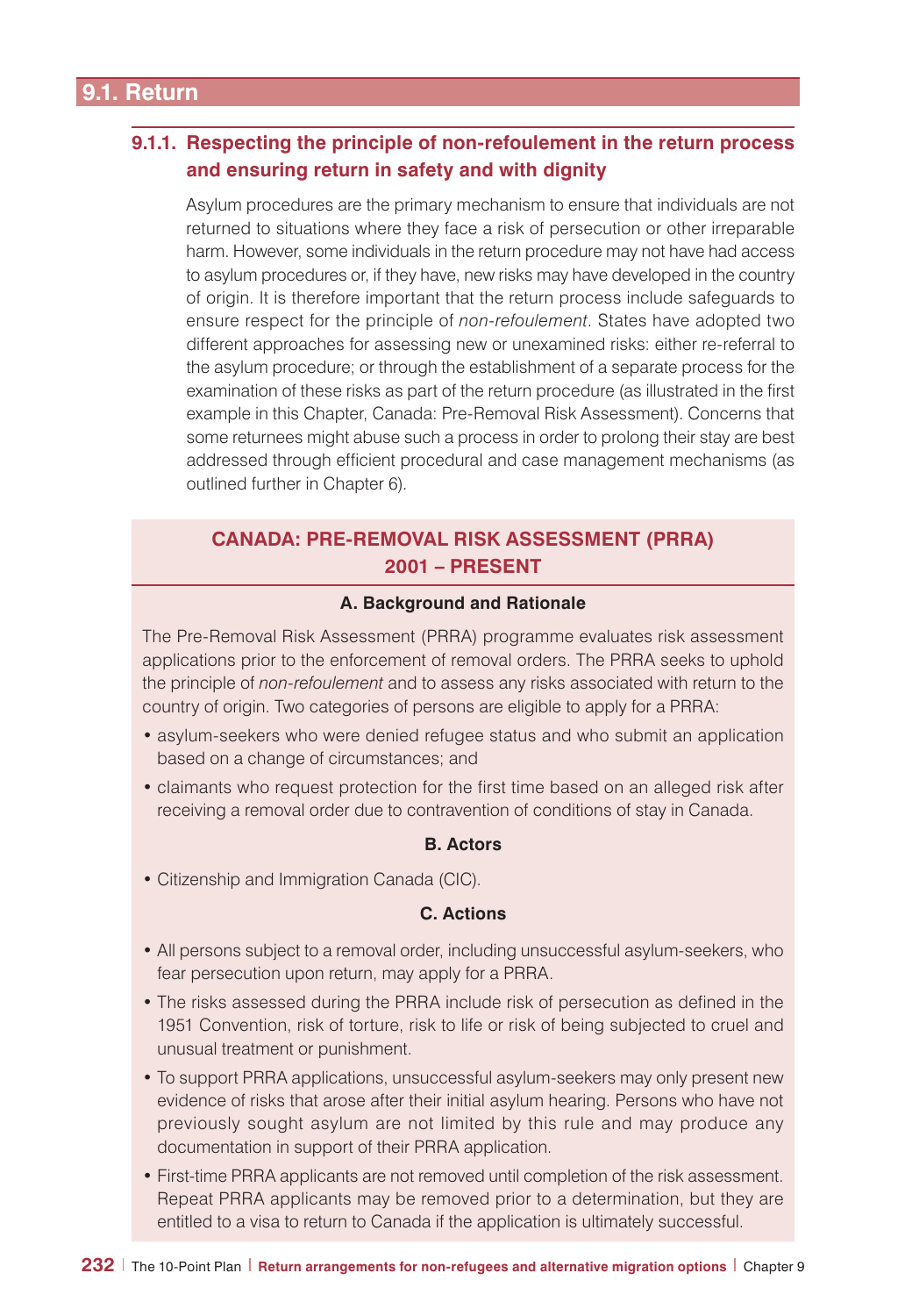- If the CIC considers that the applicant is at risk, s/he is entitled to a "protected person" status and, in most circumstances, eventually may apply for permanent residence.
- Where an individual is excludable under Article 1(F) of the 1951 Convention or for reasons of security or serious criminality, a positive determination results in a stay of removal.
- If the PRRA officer does not find an individual at risk, s/he is subject to removal; however, the individual can apply to the Federal Court of Canada for a judicial review.

The PRRA, which is assessed by a different government entity than the one responsible for conducting returns, is an important procedural safeguard in the return procedure and helps ensure that the return process does not result in serious human rights violations. To improve consistency across regional PRRA offices, the CIC conducted a formative evaluation in 2008. The acceptance rate, however, is exceptionally low (below 5 per cent).

Similar risk assessments are undertaken on a case-by-case basis, in a less formal manner, in many European countries.

#### **E. Further information**

The outcome of the PRRA evaluation is available on the CIC website at: [www.cic.gc.ca](http://www.cic.gc.ca).

#### **9.1.2. Training national authorities**

Respect for the rights and human dignity of returnees during the return process can be challenging, particularly in the event of forced returns. Developing guidelines and training for law enforcement officials can promote a better understanding of applicable legal and policy standards as well as appropriate tools to handle difficult situations in a way that respects the rights and dignity of the returnees. Training can also equip national authorities to identify persons with specific needs and establish appropriate channels for referral. (See Chapters 3, 5 and 6.)

# **DENMARK AND EU MEMBER STATES: TRAINING NATIONAL POLICE ON RETURN OPERATIONS 2008 – 2009**

#### **A. Background and Rationale**

This project of the Danish Refugee Council (DRC), The Danish National Police and The Dutch Council for Refugees aimed to develop the knowledge and capacity of certain EU national authorities responsible for preparing and implementing return operations. This project sought to ensure the sustainability of return by increasing voluntary returns, ensuring respect for the rights of returnees and emphasizing the human dignity of returnees in the return process.

#### **B. Actors**

- Danish National Police;
- DRC; and
- Dutch Council for Refugees.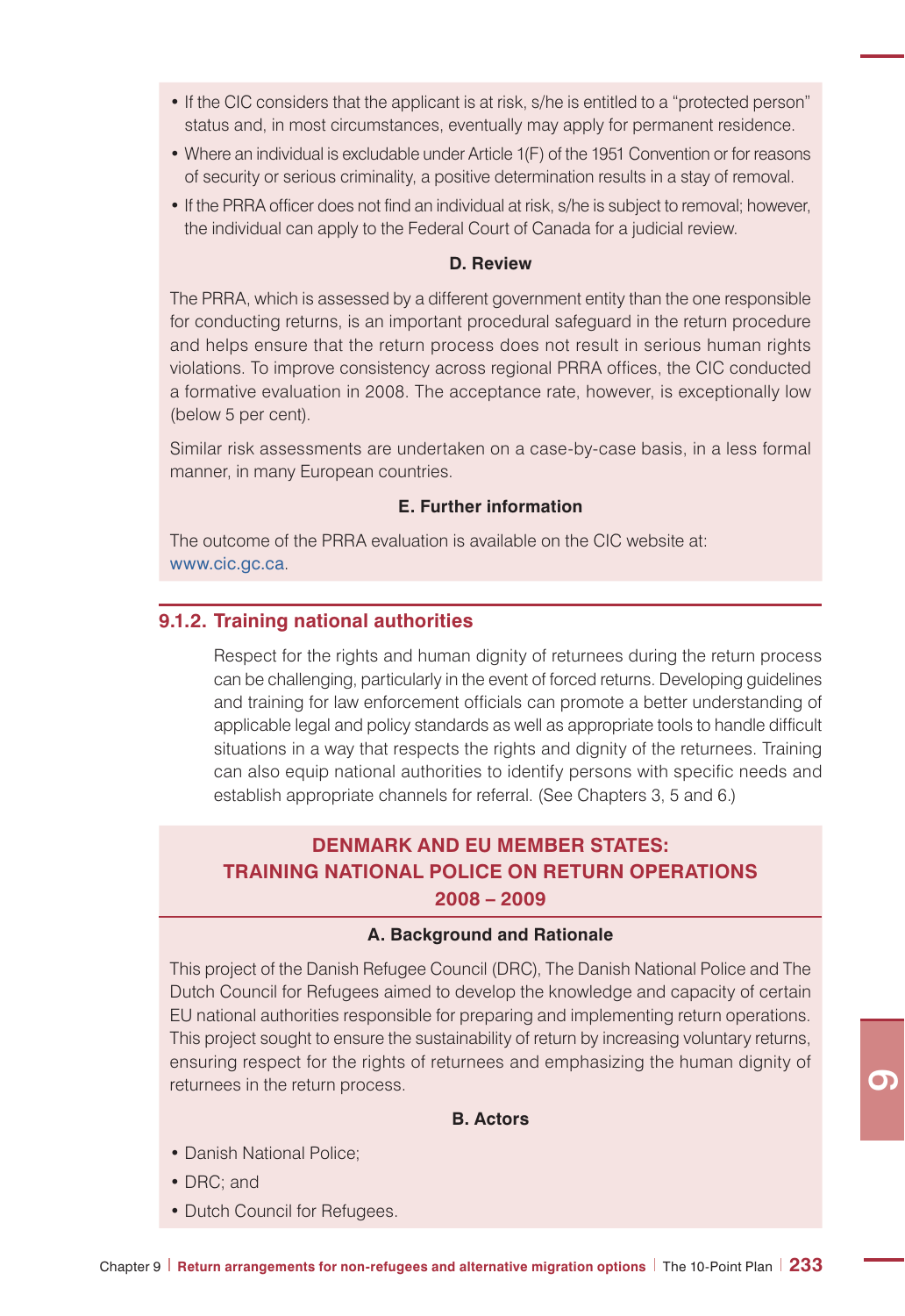#### **C. Actions**

- Conducted training for relevant police officials, based on a curriculum developed in cooperation with the DRC and Danish National Police;
- conducted a "training-of-trainers" (ToT) session on return issues and held an evaluation workshop to improve the training models; and
- developed international training materials and a report on best practices in preparing and implementing return operations, based on the training curriculum and hands-on experience whilst training the Danish National Police, and distributed these materials to all EU Member State authorities involved in return operations and to selected civil society organizations.

#### **D. Review**

The project addressed the need to develop the capacity of national authorities in EU Member States and to ensure the effective preparation and implementation of return operations, while respecting the human rights and dignity of returnees. The project and the training received positive responses, including from the Danish National Police. A second training session for new officers of the Danish National Police is planned.

#### **E. Further information**

Available on the DRC's website at: [www.drc.dk](http://www.drc.dk).

### **9.1.3. Promoting and assisting voluntary and sustainable return**

Voluntary return is generally more cost-effective and administratively less cumbersome than forced return for the returning country. Countries of origin also prefer voluntary return because it helps ensure that the rights of their nationals are respected and avoids the stigma of forced returns. Voluntary return can be promoted and supported in many ways, ranging from pre-return support to postreturn monitoring. Among the activities that have proven particularly useful are:

- the establishment of appropriate referral mechanisms for agencies assisting with voluntary return in the host country;
- the provision of information and counselling on return options;
- the dissemination of accurate and up-to-date country of origin information; and
- the provision of reintegration assistance.

# *9.1.3.1. Comprehensive initiatives*

### **IOM ASSISTED VOLUNTARY RETURN AND REINTEGRATION (AVRR) PROGRAMMES 1979 – PRESENT**



#### **A. Background and Rationale**

AVRR is a well-established area of IOM expertise. Since 1979, IOM's AVRR activities have grown to include more than 100 projects, helping individuals to return to approximately 160 countries worldwide. In the past decade alone, IOM has assisted up to 3.5 million migrants to return voluntarily to their home countries.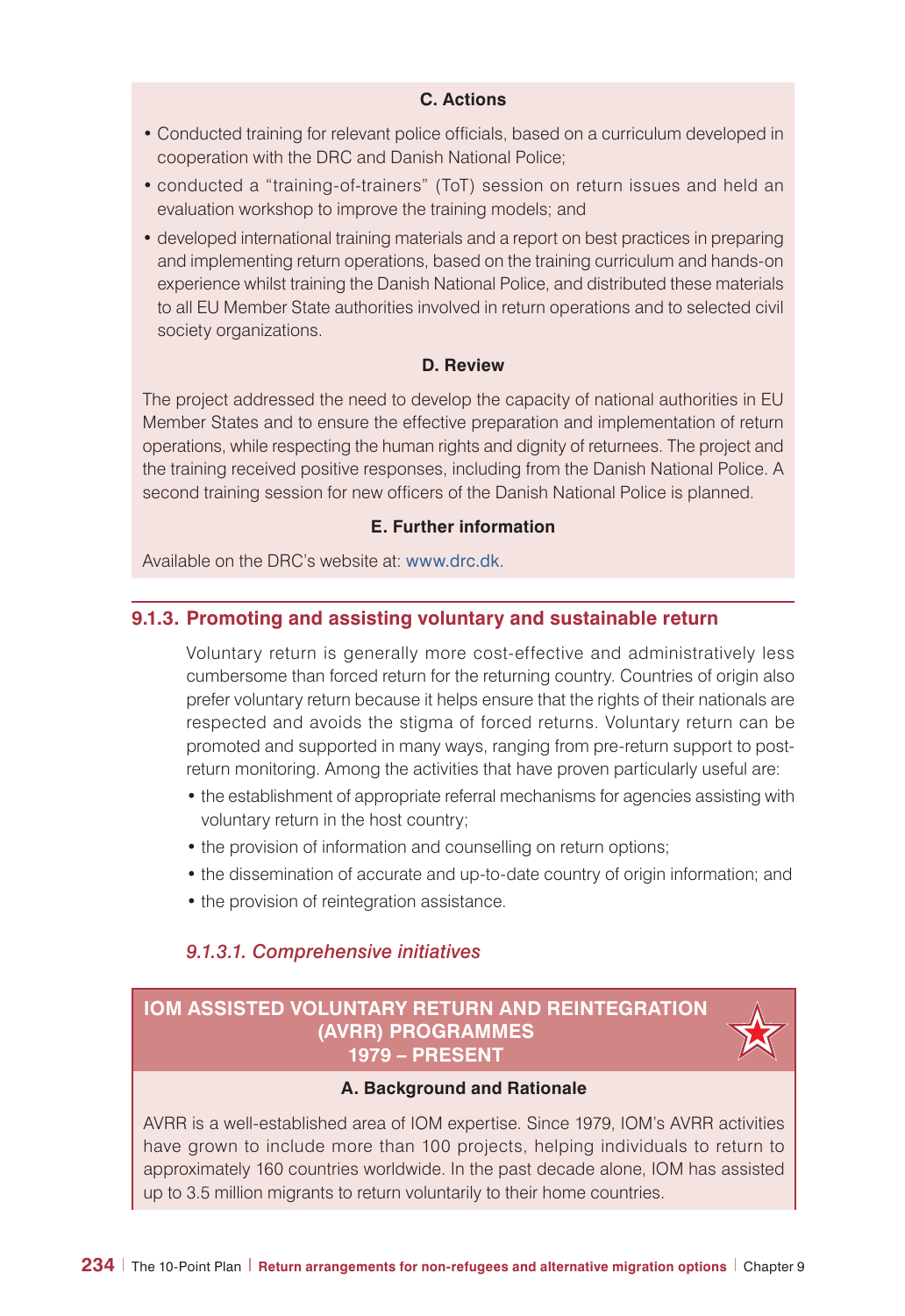AVRR Programmes aim to support the orderly, humane and cost-effective return and reintegration of migrants who are unable or unwilling to remain in their host countries and who wish to return voluntarily to their countries of origin. IOM implements AVRR from an ever-increasing number of host and transit countries and supports reintegration activities in many countries of origin. The conditions under which assistance is provided and the nature and extent of resources made available to return migrants and support their reintegration vary from country to country.

#### **B. Actors**

- IOM; as well as
- national counterparts and a network of partners both in host countries and countries of origin.

#### **C. Actions**

IOM AVRR activities are developed to respond to the specific humanitarian needs of migrants and to provide dignified and safe returns. Each AVRR Programme consists of three essential elements:

- pre-departure assistance;
- transportation assistance; and
- post-arrival assistance.

This assistance is provided to unsuccessful asylum-seekers, migrants in an irregular situation, migrants stranded in transit, stranded students and other persons in similar circumstances. IOM AVRR Programmes are either available to all migrants in an irregular situation in a particular country or tailored to the particular needs of particular groups, including migrants with specific needs (e.g. trafficked persons).

IOM assistance typically includes information dissemination on return possibilities, the provision of country of origin information, referral to available services, the arrangement of travel to the home location (including travel documentation and escorts) and limited support towards reinsertion in the country of origin. Assistance may also include profiling target groups and providing return information and counselling to potential returnees, as well as medical assistance, reception and longer-term reintegration assistance in order to facilitate sustainable returns (e.g. support for vocational training, income-generating activities, etc.).

Most of the IOM AVRR Programmes include an evaluation component. IOM also provides technical and other support to governments in order to improve the management of return caseloads and to facilitate return migration dialogue among countries of origin, transit and destination.

The "IOM Stories of Return" provide a snapshot of returnees who have agreed to share their experiences regarding return and reintegration assistance received through IOM AVRR Programmes.<sup>2</sup>

<sup>2</sup> See, for instance, IOM, *Stories of Return: Iraq,* 2010, available at: [http://www.iomlondon.org/doc/stories/Iraq%20SoRs%20Nov%202010.pdf.](http://www.iomlondon.org/doc/stories/Iraq%20SoRs%20Nov%202010.pdf)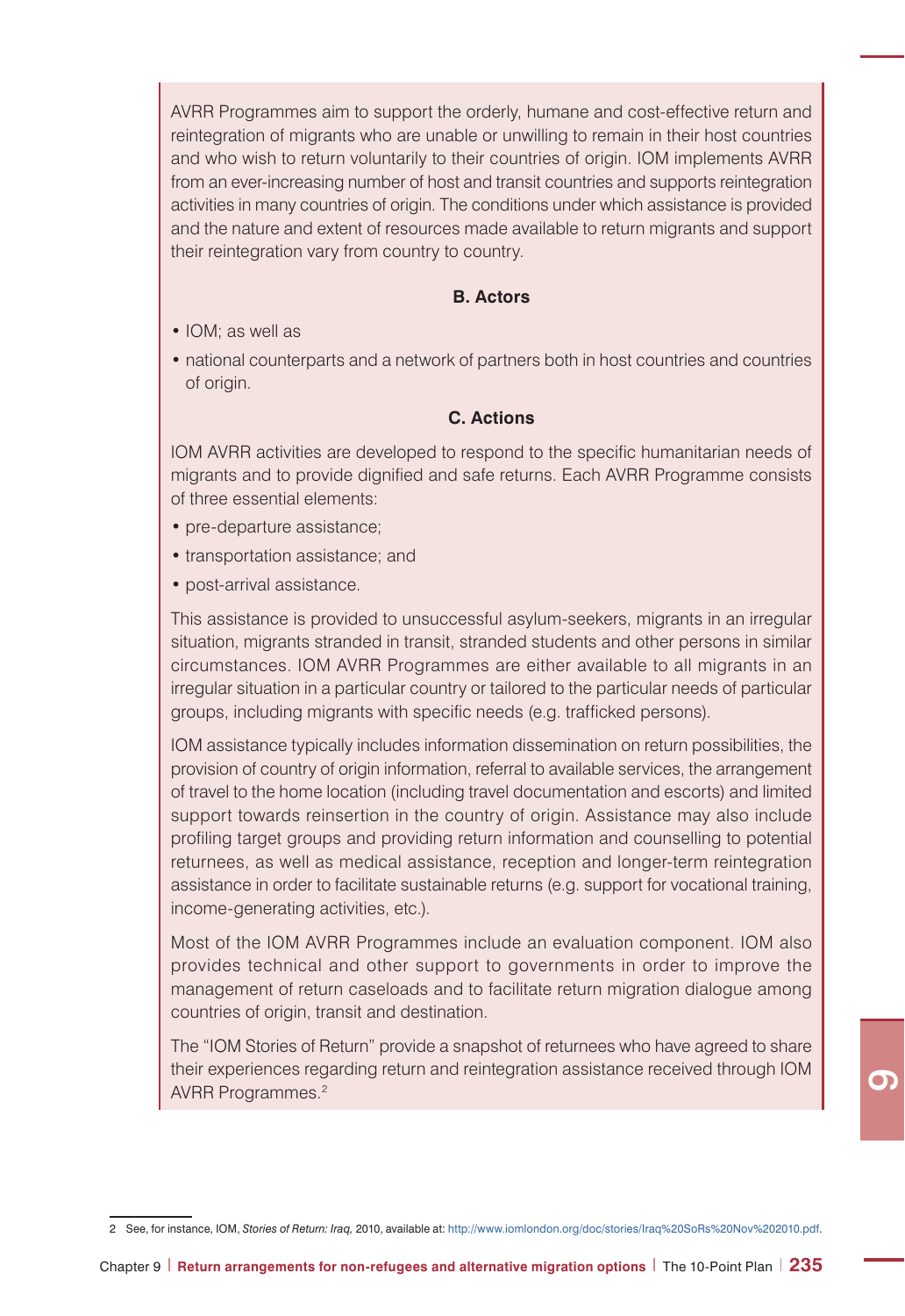The AVRR Programmes adopt a cooperative approach through the engagement of countries of origin, transit and destination in order to establish partnerships to better manage returns within broader migration frameworks. The cooperation thus initiated in the context of voluntary return among the various parties constitutes a platform for discussion on, inter alia, possibilities to establish and facilitate legal migration channels. In doing so, it enhances the positive value of coordinated migration management, including voluntary return options.

The pre-departure, transportation and post-arrival components, coupled with reintegration assistance, contribute to the sustainability of returns, to the benefit of both migrants and States. IOM's experience also demonstrates that AVRR Programmes are more effective if information on voluntary return options is given to asylum-seekers at an early stage in the asylum procedure.

#### **E. Further Information**

For further information on AVRR Programmes and an overview of the specific country projects, see:

[http://www.iom.int/jahia/Jahia/activities/by-theme/regulating-migration/return](http://www.iom.int/jahia/Jahia/activities/by-theme/regulating-migration/return-assistance-migrants-governments)[assistance-migrants-governments](http://www.iom.int/jahia/Jahia/activities/by-theme/regulating-migration/return-assistance-migrants-governments).

Note: The IOM Global Assistance Fund (GAF) is a global referral, assessment and rapid assistance mechanism for the return and/or reintegration of stranded trafficked persons who are unable to access, or are not otherwise eligible for, assistance under existing AVRR Programmes and/or reintegration assistance programmes.

#### **Morocco:**

# **IOM/UNHCR Referral for the Return of Unsuccessful Asylum-seekers 2008 – Present**

UNHCR-Morocco systematically refers rejected asylum-seekers to the IOM programme "Assisted Voluntary Return and Reintegration of irregular migrants in Morocco to their countries of origin" (AVRR Programme) for assistance. Asylum-seekers who no longer wish to pursue their asylum claims and who choose to return voluntarily to their countries of origin are also referred to IOM.

In July and August 2009, an IOM evaluation was conducted for 41 returnees in Guinea, Senegal and Congo-Brazzaville. The findings revealed that 76 per cent of the returns had proven sustainable and 88 per cent of the beneficiaries expressed their intention to remain at home following their successful reintegration.

*Annex 1* – IOM, Programme de retour volontaire assisté de migrants en situation irrégulière au Maroc et de réinsertion dans leur pays d'origine, Avril 2010 (French only)<sup>3</sup>

<sup>3</sup> UNHCR and IOM have submitted a two-year, joint project to the Spanish Development Cooperation to support the establishment of a comprehensive migration management strategy and an asylum capacity-building programme.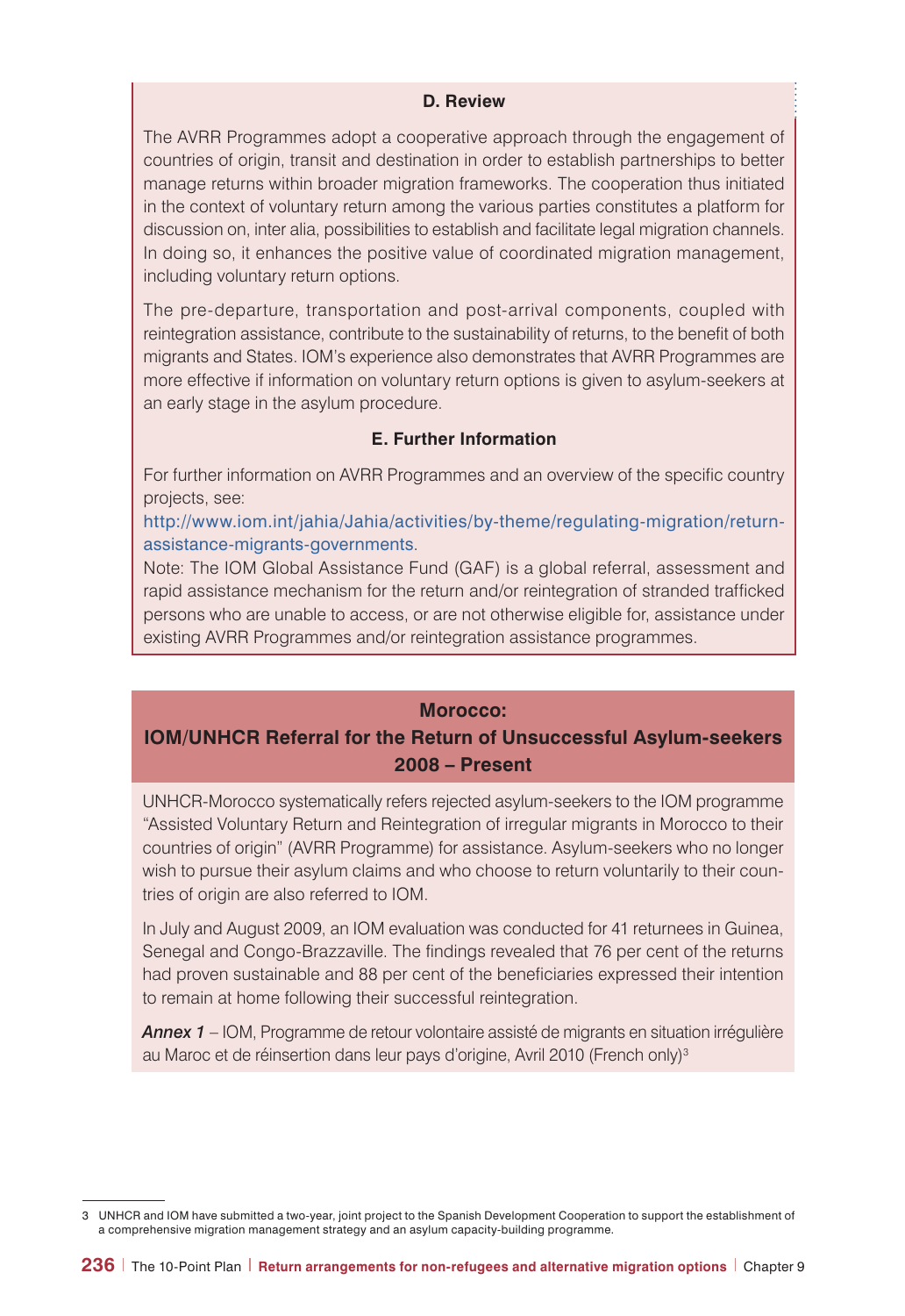# **ERCRI: A Study on How to Support Sustainable Return in Safety and Dignity 2009**

The European Red Cross Return Initiative (ERCRI) issued a study, the results of which offer a best practice model for return arrangements. This study also provided the ICRC and IFRC, as well as governments and EU institutions, with recommendations to develop the capacities of National Red Cross and Red Crescent Societies with regard to return, to enhance coordination of return activities and to complement return management activities implemented by EU Member States and other key actors.

*Annex 2* – ERCRI, *A study on how to support sustainable return in safety and dignity*, 2009

### *9.1.3.2. Access to return information and provision of country of origin information*

Comprehensive information packages and counselling, which include return information, ensure that persons are aware of their options and can make informed decisions. As outlined in Chapter 4, it is important that such information be provided as early as possible after arrival. However, ongoing access to return information throughout various procedures is also essential, as it may encourage persons who are at other stages of the procedure and who lack the possibility to legalize their stay to return. To avoid any ambiguity, return information provided to asylumseekers generally clearly states that those in need of international protection will have the opportunity to seek and be granted asylum.

After the decision to return has been taken, the continual provision of up-to-date country of origin information, including information on socio-economic conditions, will help the individual to prepare for his/her return and reintegration. Participation by returnees in reintegration planning can ensure that assistance is tailored to specific needs and skills.

# **Europe: The IRRiCO Project**

# **"Information on Return and Reintegration in Countries of Origin" 2007 – Present**

The IRRiCO Project, entitled "Information on Return and Reintegration in Countries of Origin", which was initiated by IOM in 2007, developed a joint approach for gathering, consolidating and sharing information on countries of origin in order to ensure that migrants were provided with reliable, up-to-date information on return and reintegration possibilities as well as on the socio-economic conditions in the country of origin.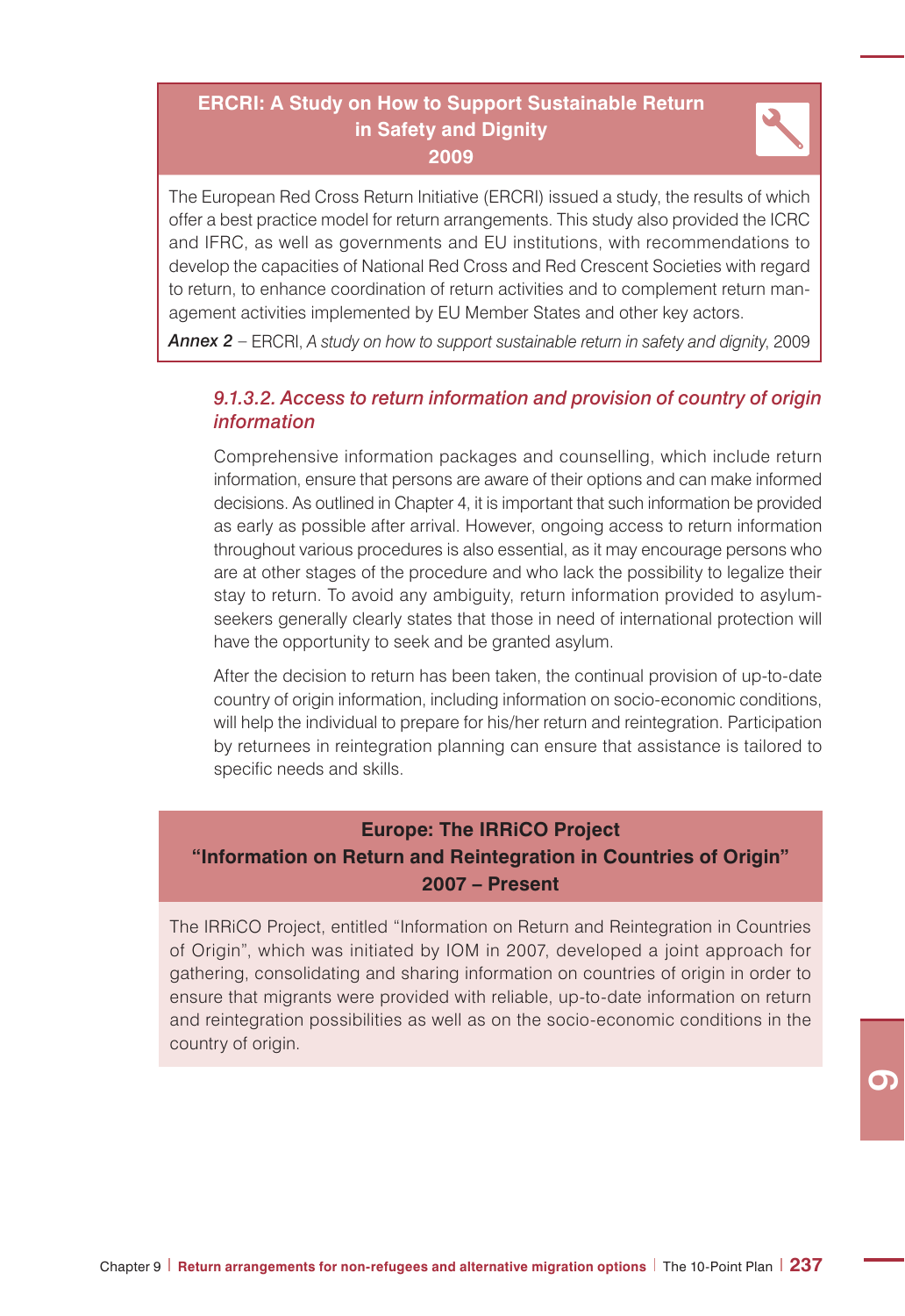Under the IRRiCO II Project, entitled the "Enhanced and integrated approach regarding information on return and reintegration in countries of origin", country factsheets provide a general overview of the situation in a specific country of origin as well as a list of contact details for relevant organizations and service providers. Return and reintegration information is stored in a database, which facilitates the exchange of individual queries between IOM offices. Communication strategies were developed focusing on the diaspora of returnees in selected host countries. Outreach activities in host countries inform migrants and return counsellors of return options, and information sessions, leaflets and posters are provided in various languages. The public website of the project provides easy access to information on return and reintegration possibilities in nearly 20 countries.

*Annex 3* – IOM, Practical Guide on Information Provision Regarding Return and Reintegration in Countries of Origin, 2010

Further information is available at: <http://irrico.belgium.iom.int>.

# **Europe: The Country of Return Information (CRI) Project 2009 – 2010**

A network of European NGOs and grassroots organizations in selected countries of origin launched the Country of Return Information (CRI) Project in order to collect information on selected countries of origin as well as on reintegration possibilities in the countries. The purpose of the project was to facilitate the provision of information to migrants, refugees and asylum-seekers.

Information is accessible through country reports, country factsheets and presentations. Advice on return is provided through an information helpdesk. As a follow-up to the project, the Flemish Refugee Council in Belgium implemented a national return information project entitled "CRI-Belgium" in cooperation with Caritas International. The information provided through the CRI Project is drawn from a wide variety of sources, and the research methodology ranges from general to applied research (academic articles to empirical studies) collected by a variety of actors (national and sub-national actors in countries of origin and countries of destination).

*Annex 4* – Henau, S., *An Issues Handbook: The Case of the "Country of Return Information and Vulnerable Groups Project"*, CRI Project, 2009

Further information is available at: <http://www.cri-project.eu>.

# **Germany: The Information Centre for Voluntary Return (ZIRF) 2006 – Present**

The Information Centre for Voluntary Return (ZIRF) was developed in mid-2003 by the Federal Office for Migration and Refugees in Germany. ZIRF provides relevant information to returnees and federal authorities on voluntary return and assistance programmes, as well as counselling possibilities throughout Germany and contacts for relevant agencies involved in the return process.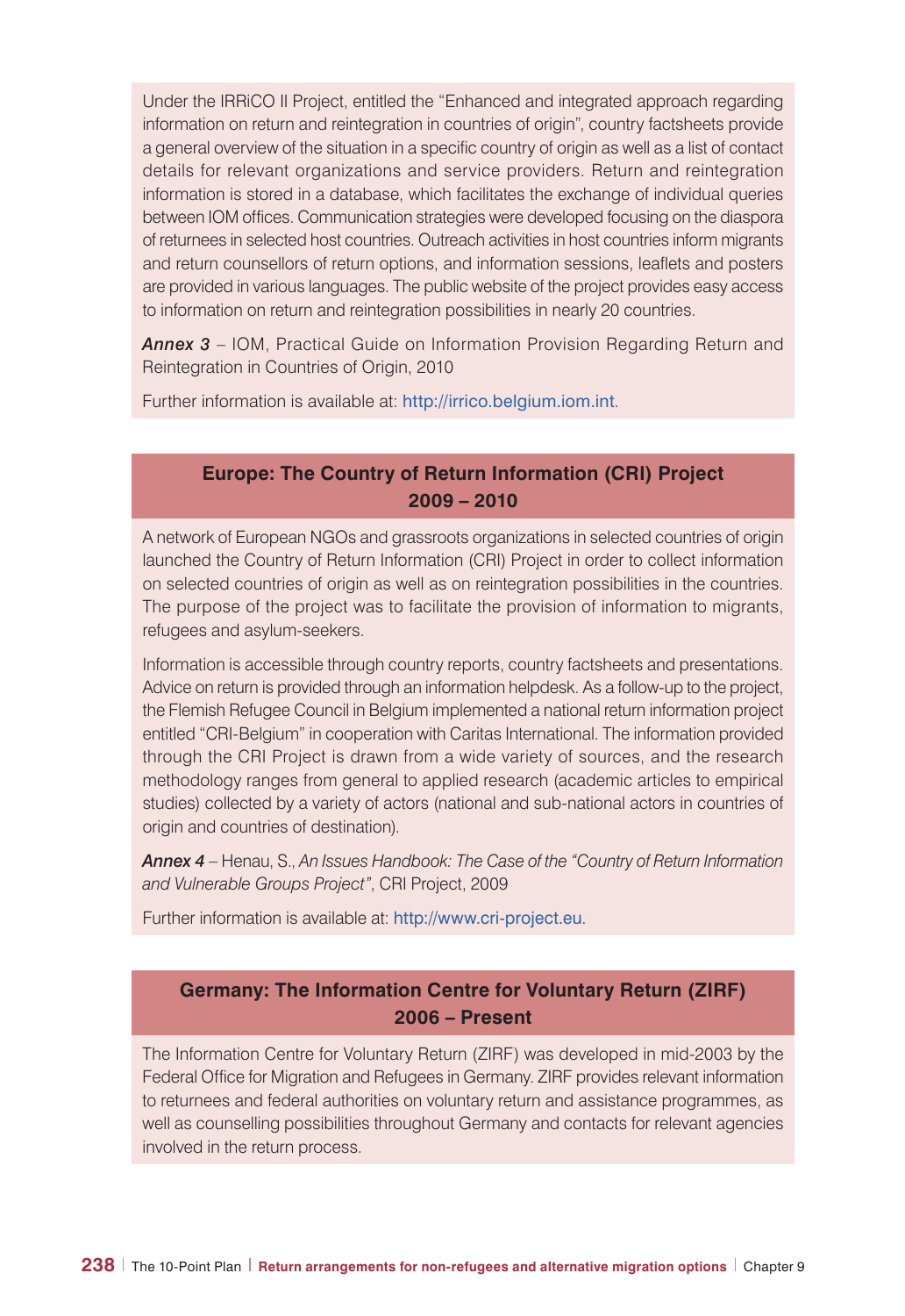ZIRF maintains an extensive collection of up-to-date and relevant information on assisted returns, conditions in countries of origin and transit, as well as integration in Germany. An expert forum consisting of judges, academics, lawyers and NGOs analyses the collated information and provides advice and guidance on asylum, refugee protection and migration. Country factsheets on the general situation in countries of origin, including health care, the labour market and housing, are prepared and made available to a wide audience. ZIRF answers inquiries from counselling agencies and public authorities on available return options, and individual queries are collected in the ZIRF database, which is available on the website of the Federal Office for Migration and Refugees.

*Annex 5* – German Federal Office for Migration and Refugees, Information Note on the Information Centre for Voluntary Return (ZIRF), 2009

### *9.1.3.3. Cooperation between host countries and countries of origin*

Cooperation between a host State and the country of origin can help ensure that return takes place in an orderly, dignified and predictable manner. The return of persons who are not refugees is on the agenda of many regional consultative processes (as outlined in Chapter 1). Cooperation could include assessing the impact of returns on the country of origin and providing financial support, including to local communities. States often formalize operational arrangements on return through bilateral readmission agreements. These accords are frequently coupled with development assistance and other financial support for countries of origin.

# **Indo-Chinese Comprehensive Plan of Action (CPA) 1988 – 1997**

The return of persons who were not refugees was a crucial element of the Indo-Chinese Comprehensive Plan of Action (CPA). It helped strengthen the asylum process and identify appropriate outcomes for these individuals in accordance with international standards.

The MOU signed between UNHCR and Vietnam facilitated the repatriation and readmission of Vietnamese nationals without international protection needs. IOM conducted medical screening, provided transportation assistance and facilitated the return of migrants to their countries of origin in a safe and orderly manner.

See Chapter 1 for further details on the CPA.

### **IOM "CLUSTER INITIATIVE" BETWEEN COUNTRIES IN WESTERN EUROPE AND THE SOUTH CAUCASUS 2001 – PRESENT**



#### **A. Background and Rationale**

IOM promotes regional processes among countries of origin, transit and destination. An example is the bilateral "cluster initiative" for countries of the South Caucasus and those in Western Europe. The cluster initiative provides a platform for consultative meetings among representatives of concerned ministries to discuss practical and concrete activities for managing returns.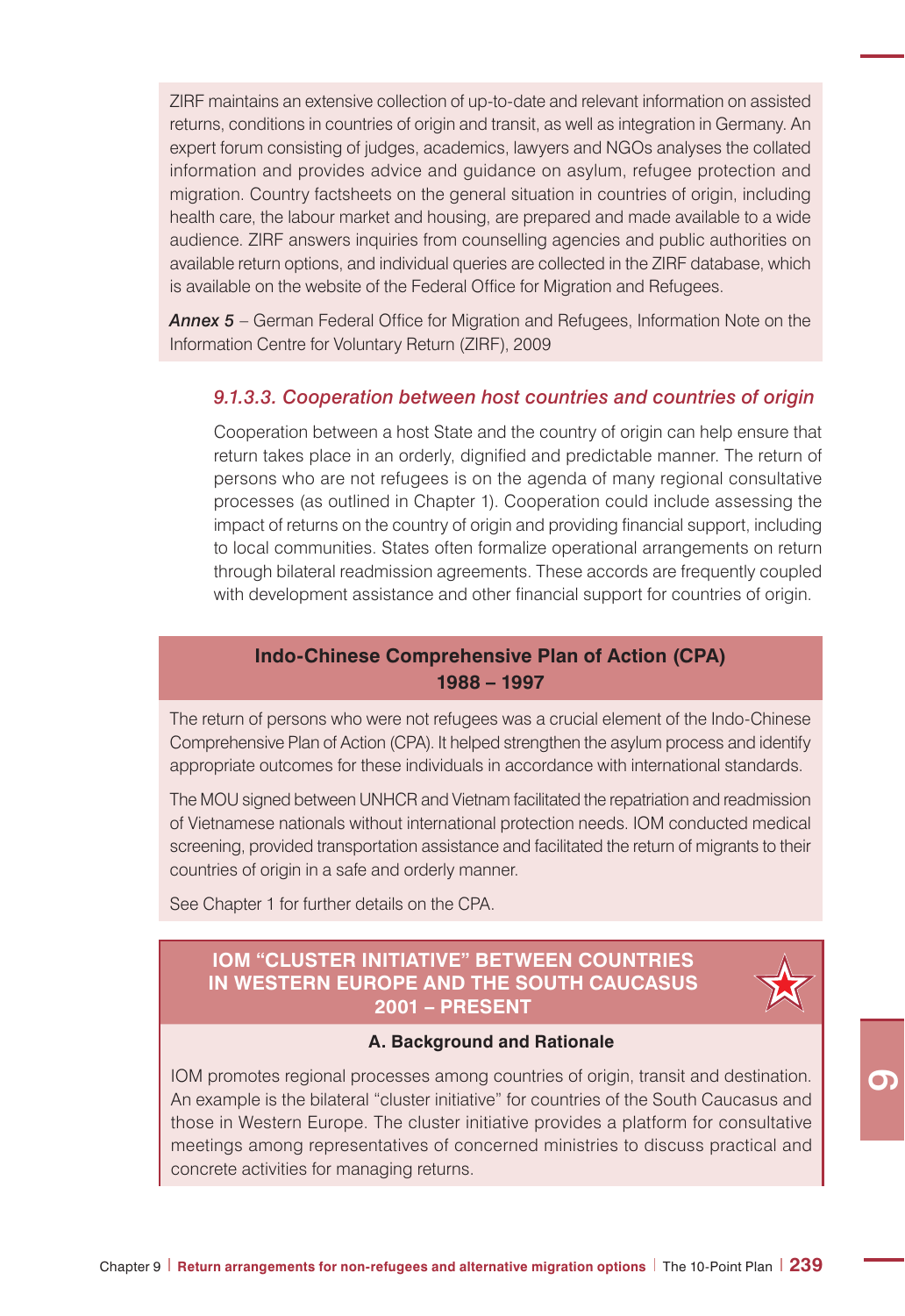#### **B. Actors**

- Countries of origin in the South Caucasus (Armenia, Azerbaijan and Georgia);
- Countries of destination in Western Europe (Belgium, Denmark, Germany, the Netherlands, Sweden and Switzerland); and
- IOM.

#### **C. Actions**

The first phase of the cluster initiative began in the period 2001-2002. The purpose of this early phase of the process was to:

- increase effective cooperation on the return of unsuccessful asylum-seekers and migrants in an irregular situation;
- facilitate the voluntary return and reintegration of returnees through capacity building in countries of origin; and
- establish mechanisms to prevent irregular migration, including information campaigns in the South Caucasus.

The second phase of the initiative, in place since 2006, focuses on discussions regarding opening regular migration channels (including labour migration schemes). The purpose of the second phase is to develop an integrated approach to:

- promote legal migration through national capacity building and inter-regional dialogue;
- establish migration resource centres as a basis for outreach and information dissemination about foreign and domestic employment and living and working conditions abroad, as well as the provision of legal counselling to targeted groups;
- enable Migration Resource Centres and local actors to conduct baseline and follow-up surveys and studies on regular and irregular migration flows and reintegration possibilities;
- enhance the labour migration management skills of government officials and private sector representatives by conducting training workshops based on international standards; and
- develop activities for the promotion of the employment of workers nationally and abroad, and prevent recruitment abuse.

#### **D. Review**

The cluster initiative provides a forum to facilitate technical cooperation among migration management authorities in Europe and the South Caucasus. As a result of the project, each country in the South Caucasus has established special mechanisms within its ministries to facilitate coordination with European counterparts and to disseminate information and provide counselling to returnees. The cluster process has strengthened the benefits of existing inter-regional migration and asylum management dialogues between the origin and transit countries of the South Caucasus and receiving EU Member States, as well as non-EU Member States (e.g. Switzerland).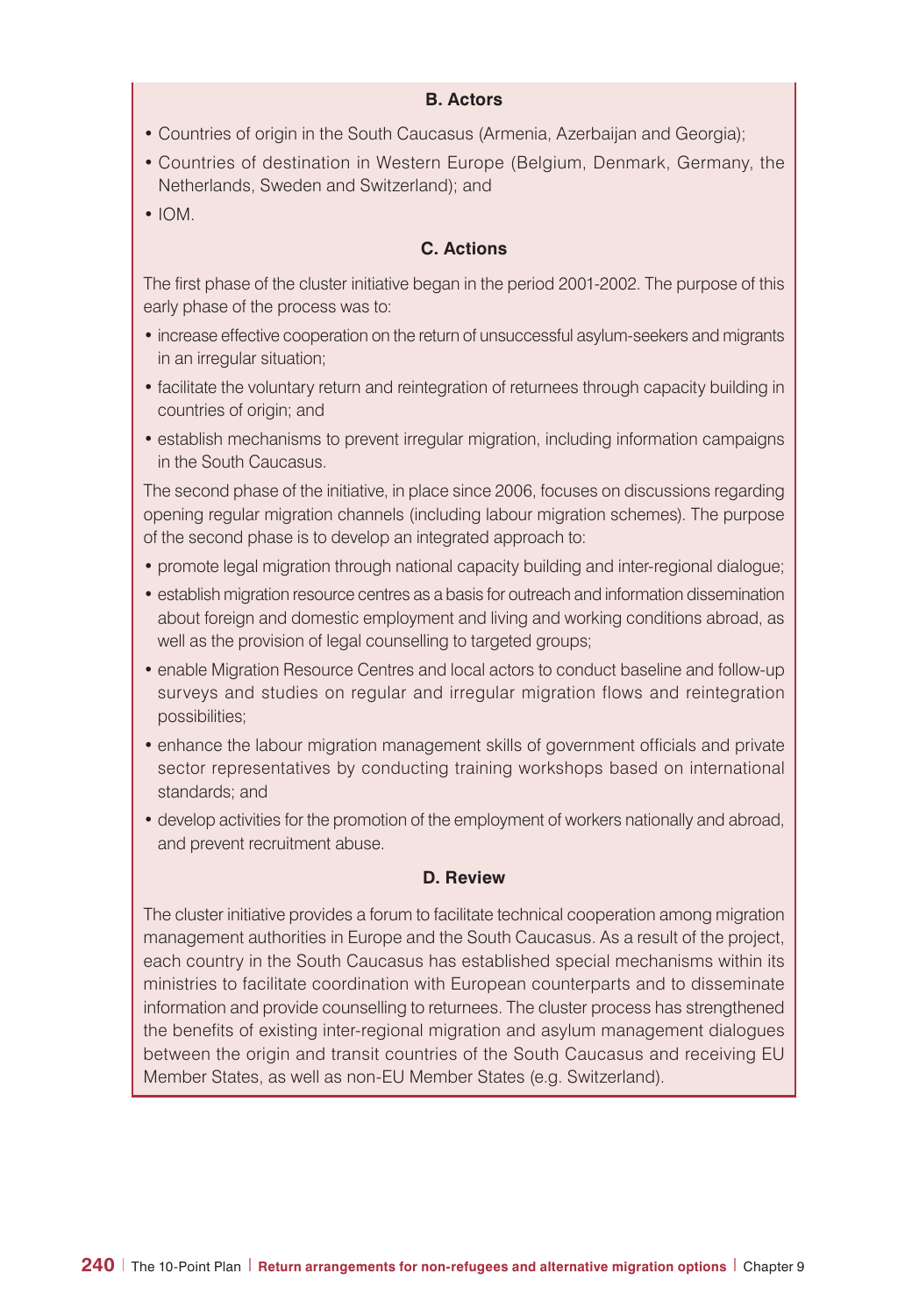# **GEORGIA: ENHANCED RETURN TO GEORGIA OPERATIONALLY (ERGO)**

### **2009 – 2011**

#### **A. Background and Rationale**

Several Member States of the EU are negotiating readmission agreements with Georgia. The Enhanced Return to Georgia Operationally (ERGO) Project ("the ERGO Project") seeks to support Georgia in developing mechanisms for dignified and sustainable returns and reintegration, whether spontaneously or on the basis of readmission agreements.4

#### **B. Actors**

- Danish Refugee Council (DRC);
- International Centre for Migration Policy Development (ICMPD);
- Government of Georgia (Ministry of Refugees and Accommodation, Ministry of Foreign Affairs, Ministry of Interior, Civil Registry Agency of the Ministry of Justice);
- Georgian Young Lawyers' Association; and
- Participating EU Member States, namely Poland and the Netherlands.

UNHCR and the Citizenship and Migration Board of Estonia are associates in the project.

#### **C. Actions**

The ERGO Project consists of two main components.

- Support for the development of model readmission and reintegration mechanisms to improve bilateral cooperation between the competent authorities in Georgia and each of the participating EU Member States:
	- − establish a network of focal points to enhance knowledge on respective working methods;
	- − ensure a rights-based approach to return and reintegration; and
	- − monitor each return case under established readmission agreements and conduct joint assessments with the view to drafting a manual on good practices and policy options.
- Support for the practical implementation of the readmission and reintegration policies and procedures:
	- − conduct capacity-building trainings for government staff and local NGOs;
	- − create a working group comprised of Georgian Government institutions, NGOs, international organizations and Georgian academics to explore reintegration assistance for potential returnees;
	- − develop information services for Georgians currently residing in the EU;
	- − gather and disseminate up-to-date information on return options, rights of returnees, readmission, and reintegration in countries of origin to potential returnees;

<sup>4</sup> See also the Bilateral Cooperation between the Czech Republic and Georgia, which offers opportunities for unsuccessful asylumseekers, irregular migrants and stranded migrants returning to Georgia, including: projects implemented by IOM on assisted voluntary returns (AVR); legal migration opportunities and campaigns informing on the dangers of irregular migration; and reintegration assistance to returnees in the form of job counseling, referral to service providers, vocational training, job placement and small business development. Further information is available at: [http://www.iom.int/jahia/Jahia/activities/regulating-migration/](http://www.iom.int/jahia/Jahia/activities/regulating-migration/return-assistance-migrants-governments/georgian-migrants) [return-assistance-migrants-governments/georgian-migrants](http://www.iom.int/jahia/Jahia/activities/regulating-migration/return-assistance-migrants-governments/georgian-migrants).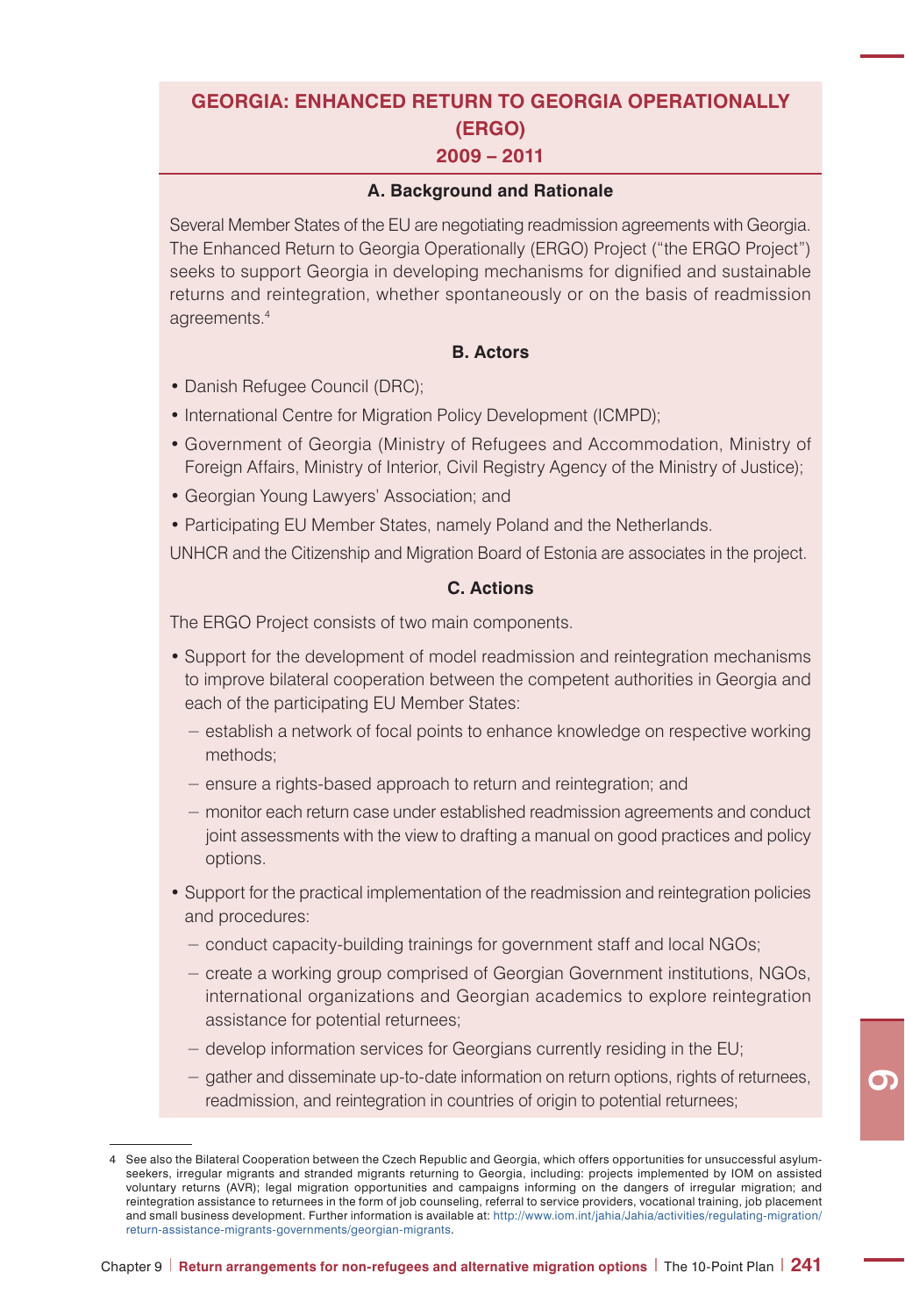- − create a tailored "reintegration assistance package" consisting of free legal aid, psychosocial support and counselling for returnees;
- − undertake information campaigns to increase knowledge of return options and decrease the stigma associated with returnees; and
- − develop a returnee assistance manual for government agencies.

The ERGO Project adopted an integrated and rights-based approach in order to assist the Georgian Government with reintegration procedures and to provide assistance to returnees with the support of civil society actors. The programme is still in the implementation phase. It is envisaged that the project will contribute to the negotiation and practical implementation of readmission policies and procedures by establishing sustainable working relations between each participating EU Member State and the Georgian Government. The ERGO Project will be assessed on a regular basis during implementation, and the practical toolkit developed under the project will serve as a model to assist the Georgian Government and create support mechanisms for the successful reintegration of returnees.

#### **E. Further Information**

Available at:

[http://www.icmpd.org/692.html?&no\\_cache=1&tx\\_icmpd\\_pi1\[article\]=1387&tx\\_](http://www.icmpd.org/692.html?&no_cache=1&tx_icmpd_pi1[article]=1387&tx_icmpd_pi1[page]=1389) [icmpd\\_pi1\[page\]=1389](http://www.icmpd.org/692.html?&no_cache=1&tx_icmpd_pi1[article]=1387&tx_icmpd_pi1[page]=1389).

# **TRIPARTITE AGREEMENT ON THE RETURN OF UNSUCCESSFUL ASYLUM-SEEKERS FROM SWITZERLAND TO SRI LANKA 1994 – 1996**

#### **A. Background and Rationale**

Based on a bilateral agreement signed between the Governments of Switzerland and Sri Lanka, a tripartite agreement was concluded in February 1994 with UNHCR for the return of unsuccessful asylum-seekers from Switzerland to Sri Lanka during the period 1994–1996.

#### **B. Actors**

- Government of Sri Lanka;
- Government of Switzerland; and
- UNHCR.

#### **C. Actions**

The tripartite agreement included the following elements:

- reiteration of the principle of safety and dignity in return;
- financial assistance provided by the Swiss Government to returnees;
- issuance of valid travel documents to all returnees prior to departure as well as necessary residence documents upon return;
- implementation of a phased return process;
- assurance that returnees would not be forced to return to areas with mines;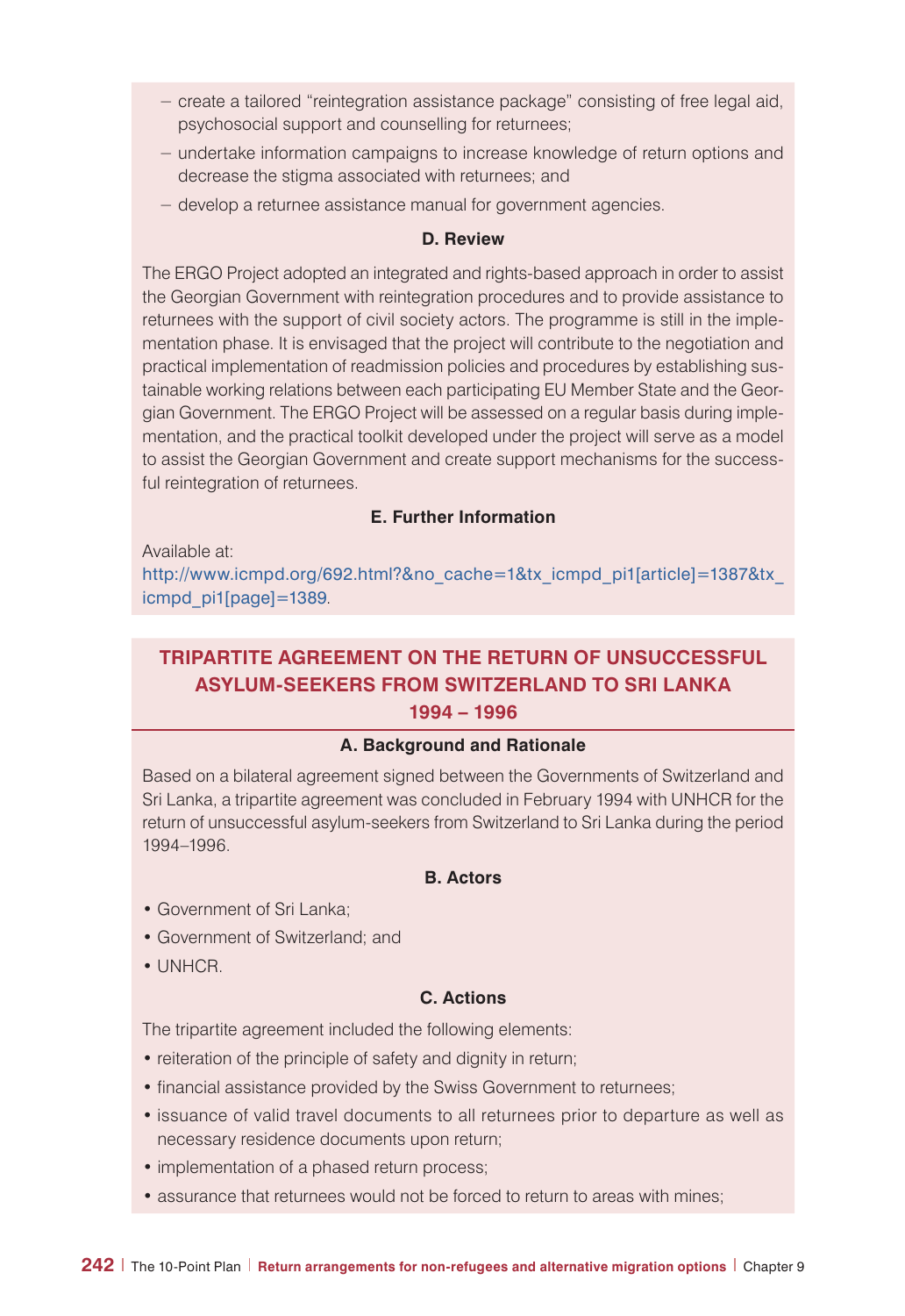- possibility for returnees to reside in temporary holding centres in Sri Lanka, administered by the Sri Lankan Red Cross; and
- UNHCR as a liaison between the returnees and the two governments, responsible for addressing problems encountered by returnees upon request and, to this end, also for facilitating agreement between the two governments to share information and cooperate with UNHCR.

The tripartite agreement facilitated the systematic and orderly return of a manageable number of individuals, rather than sudden and large-scale returns. Swiss NGOs acknowledged the benefits of UNHCR involvement in the overall protection framework, particularly with regard to deportation practices. In Sri Lanka, the tripartite agreement facilitated the favourable treatment of returnees in that it guaranteed the retention, or acquisition, of necessary personal documents and it obviated earlier concerns about prolonged detention on arrival. Ad hoc monitoring by UNHCR contributed to improving reintegration prospects and the psychological well-being of the returnees. However, the monitoring mechanisms were criticized for not being sufficiently effective. Only a limited number of Sri Lankan nationals were returned on the basis of the agreement and there were a few cases of involuntary returns.

#### **E. Further Information**

*Annex 6* – Agreement between Switzerland and Sri Lanka on the return of Sri Lankan nationals who have been rejected under the procedures relating to the grant of asylum in Switzerland, 1994

#### **Information on Readmission Agreements**

Information on readmission agreements is available on the database of the Return Migration to the Maghreb (MIREM) Project of the European University Institute. The database provides an inventory of bilateral agreements concluded by each of the 27 Member States of the EU over the last decade.

For further details, see:

<http://www.mirem.eu/datasets/agreements>/.

See also Council of Europe, Parliamentary Assembly, Readmission Agreements: a Mechanism for Returning Irregular Migrants, 2010, available at: <http://www.unhcr.org/refworld/docid/4bdadc1c3.html>.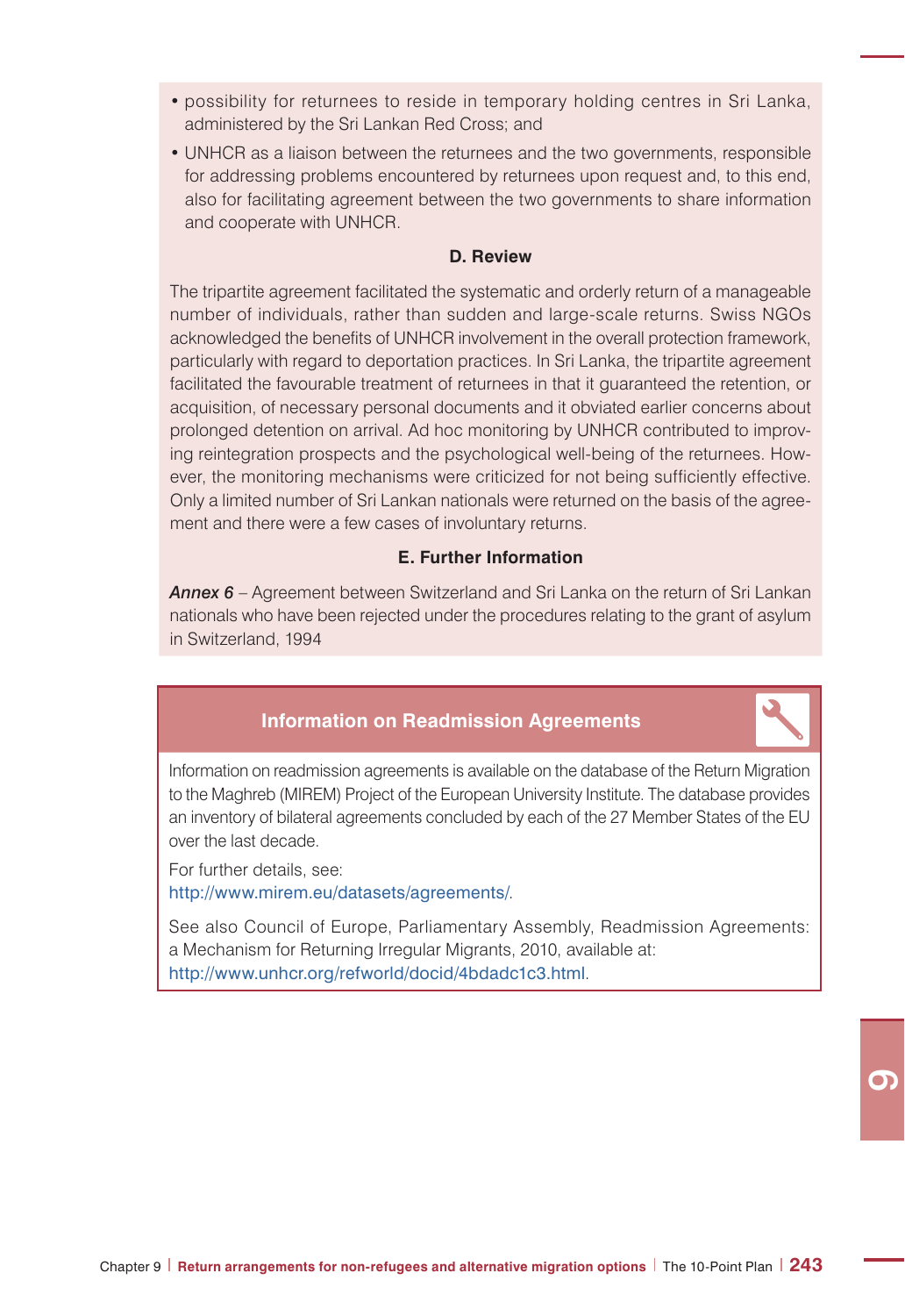### *9.1.3.4. Counselling on return options*

Counselling on return is needed at different stages: upon arrival in the host country, during immigration procedures or the asylum procedure, and after a return or removal order has been issued. This requires enhanced cooperation between asylum authorities, civil society actors and key agencies that specialize in return procedures.

# **SWITZERLAND: RETURN COUNSELLING AND ASSISTANCE FOR UNSUCCESSFUL ASYLUM-SEEKERS**

### **1996 – PRESENT**

#### **A. Background and Rationale**

The Swiss Federal Office for Migration and Refugees initiated a comprehensive programme to facilitate the voluntary return of unsuccessful asylum-seekers and to provide them with reintegration assistance.

The programme aims to:

- ensure better migration management at the international level;
- promote orderly, voluntary and cost-effective returns and reduce the need for forced returns at the federal level; and
- encourage countries of origin to readmit their nationals and to improve conditions for sustainable reintegration.

An essential element of the programme is the provision of return counselling and assistance at the federal and local canton levels.

#### **B. Actors**

- International organizations, most notably IOM;
- local NGOs:
- Swiss Cantons;
- the Swiss Federal Office for Migration and Refugees (BAMF) and other federal bodies in Switzerland; and
- the Swiss REPAT-IOM Movement (SIM).

#### **C. Actions**

- The BAMF implements government-run return counselling and assistance for voluntary returns from Switzerland.
- The SIM provides transport services, medical escorts and reception in the country of origin.
- The IOM Office in Bern is tasked with setting up return counselling offices in the Swiss Cantons to provide comprehensive information on return and available assistance to rejected asylum-seekers who may wish to voluntarily return to their countries of origin.
- The Return Information Fund (RIF), established by IOM in 2002, provides the BAMF and return counsellors in the Swiss Cantons and in asylum reception centres with adequate and timely return information to support voluntary return and reintegration based on socio-economic circumstances in selected countries of origin.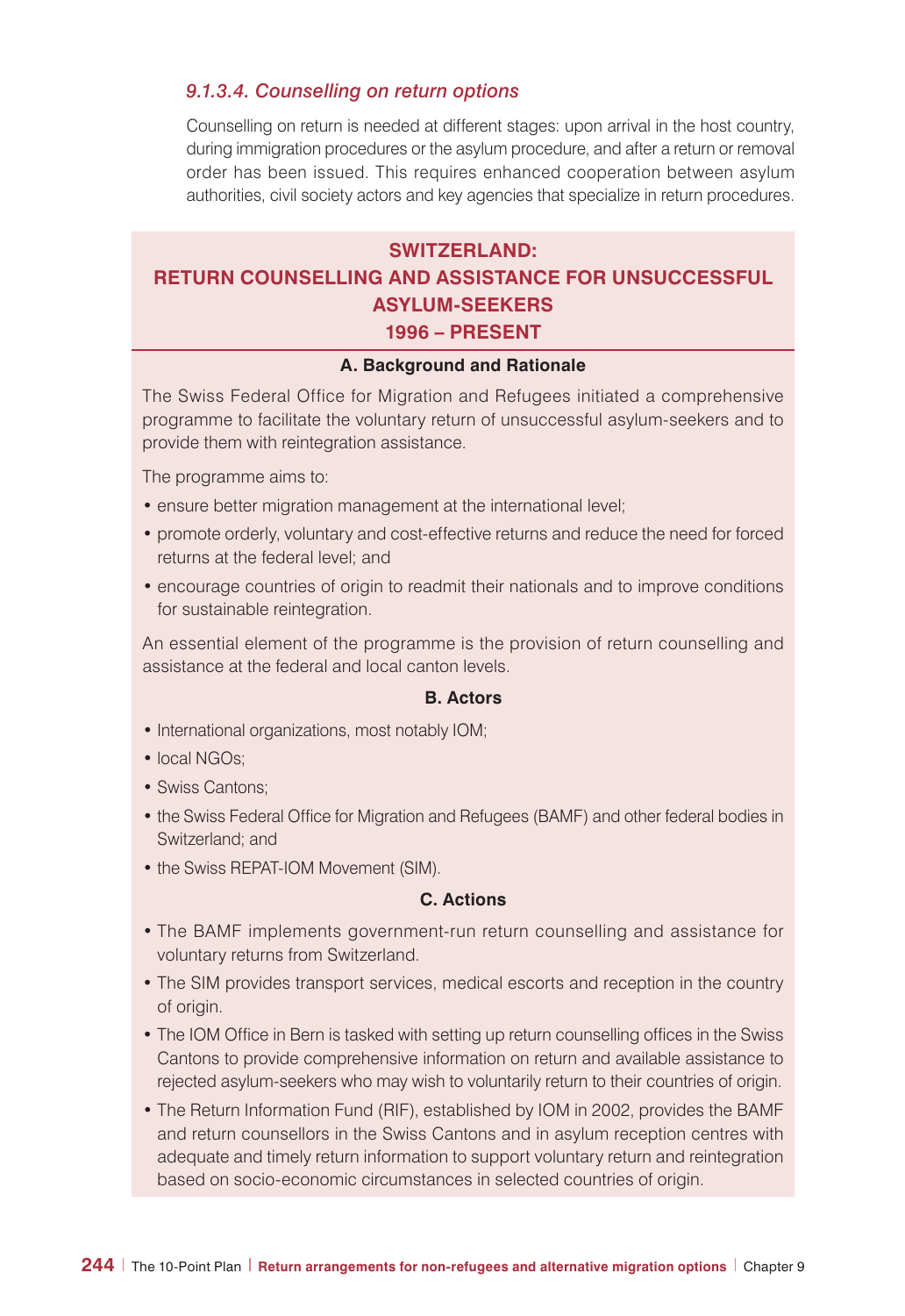• Local NGOs (e.g. the Swiss Red Cross) have implemented pilot projects to encourage more Swiss Cantons to open their return counselling and assistance mechanisms to persons in irregular situations and to monitor the return of rejected asylum-seekers and migrants, regardless of their status.

#### **D. Review**

Counselling has become an important component of the comprehensive return and reintegration assistance programme in Switzerland. Counsellors in Swiss Cantons and asylum reception centres are confronted with an increased number of complex cases concerning persons with specific needs. They also require detailed information on the situation in the country of origin. IOM-Bern collects accurate and up-to-date return information through a network of IOM field offices and their local partners in countries of origin. This information is made available to counsellors to inform potential returnees of return options and reintegration opportunities. Since the establishment of the RIF Project, around 2,800 individual queries concerning 70 countries of origin have been answered. The RIF Project enables the BAMF to better prepare, organize and support returns and to use counsellors to transfer information to potential returnees. In some cases, a reintegration stipend is provided to returnees based on the information collected through the RIF Project.

#### **E. Further Information**

Available (in German) at: <http://www.ch.iom.int/programme/rif.html>.

#### **9.1.4. Reintegration assistance**

Reintegration assistance that is tailored to the individual's profile and the country situation, including social and economic circumstances, contributes to the sustainability of return. Reintegration assistance can include vocational training, skills training, education grants, assistance with small-business schemes and loans for business/micro-enterprise development. Vocational training programmes and grants for business/micro-enterprise development in the country of origin have been generally more successful than lump-sum payments. Good results have been achieved where assistance is offered to both the individual and the community to which s/he is returning.

# **GERMANY, SWEDEN, AND THE NETHERLANDS: TOWARDS AN INTEGRATED RETURN: CASE-CHAIN MANAGEMENT 2006 – PRESENT**

#### **A. Background and Rationale**

The project, entitled "Towards an Integrated Return: Case-Chain Management", aims to promote the sustainability of both the voluntary and the mandatory return of persons to their respective home countries. It seeks to enhance cooperation between Germany, Sweden and the Netherlands and to establish networks of institutions to assist in the return process. A training component ensures that case managers have the necessary skills and expertise to assist returnees in the development of reintegration plans.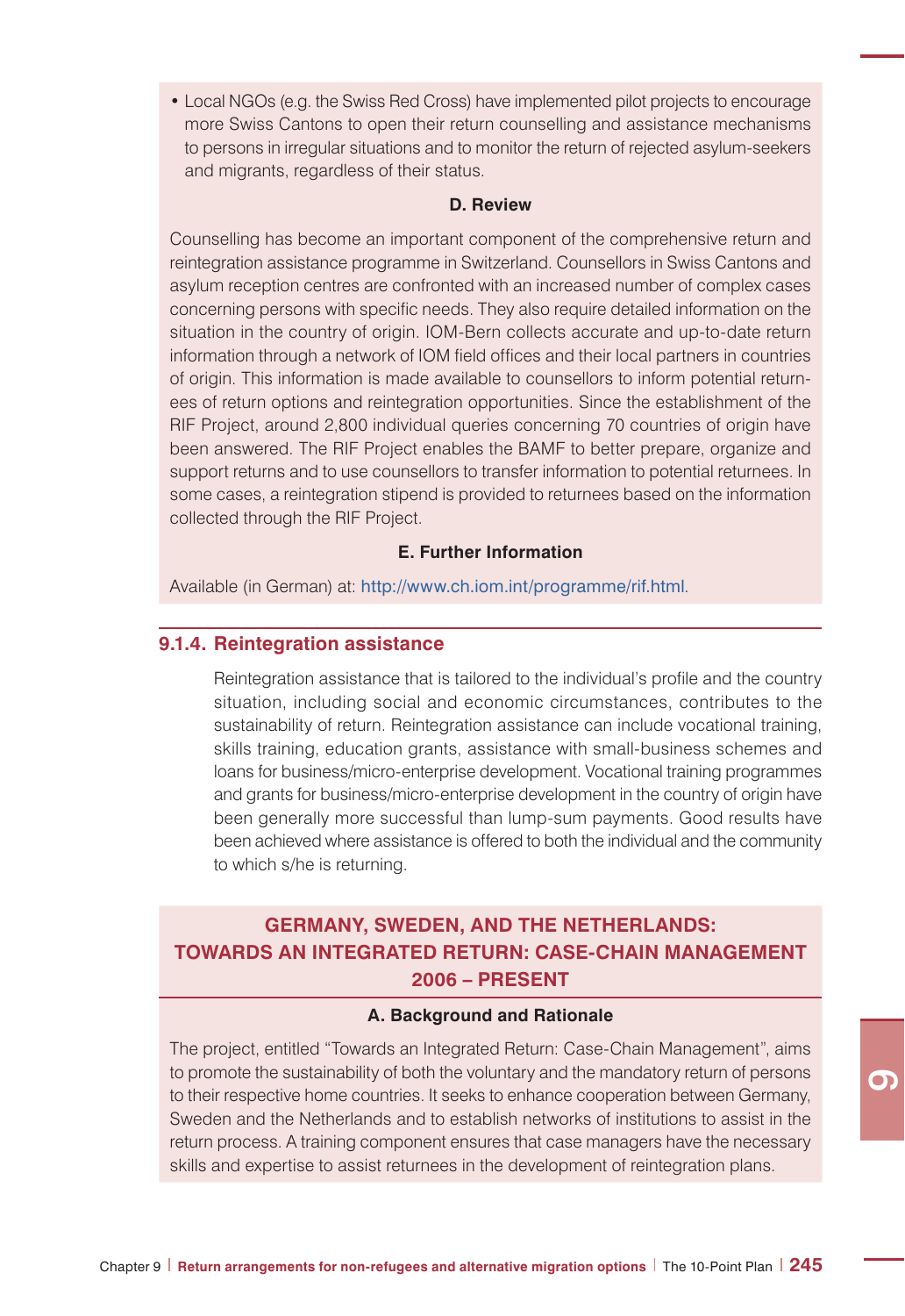#### **B. Actors**

Institutions in host countries in Germany, Sweden, and the Netherlands:

- Arbeitsgruppe Entwicklung und Fachkräfte im Bereich der Migration und Entwicklungszusammenarbeit, Germany (AGEF);
- Centraal Orgaan opvang asielzoekers, the Netherlands (COA);
- Municipality of Munich, Amt für Wohnen und Migration, Germany (Coming Home);
- Goeteborg Initiativet, Sweden; and
- HIT Foundation, the Netherlands.

Partner institutions in selected countries of return (namely Afghanistan, Iraq, Kosovo).

#### **C. Actions**

- Returnees receive counselling regarding their options in the home country, including economic and social possibilities.
- Counsellors in Germany, Sweden and the Netherlands share individual case details with counsellors in home countries through an internet-supported database.
- Upon return to the home country, returnees are provided with employment services, on-the-job training, and employment-promotion packages.
- After their business plans are approved, returnees receive financial support for a specific period of time.
- A training project ensures that counsellors from participating institutions have the necessary expertise to develop integrated return plans.

#### **D. Review**

Returnees receive assistance for their economic reintegration from specialized service providers. This assistance is especially useful for persons returning to post-conflict situations where national capacities have not yet been established. The project aims to empower returnees and to enhance their personal and professional skills that, in turn, will help them to reintegrate and achieve a sustainable return. The project focuses on the economic aspects of reintegration. However, it could benefit from greater consideration of the social and psychological aspects of the reintegration process, such as discrimination against returnees by receiving communities.

#### **E. Further Information**

Available at: [www.ccm-training.net](http://www.ccm-training.net).

#### **9.1.5. Return of persons with specific needs who are not refugees**

Persons with specific needs may require targeted assistance during return and reintegration. In some cases, the availability of such arrangements may determine whether or not the individual can be asked to return to his/her country of origin. With regard to the return of unaccompanied/separated children, for example, the appointment of a guardian in the host country, consultations with a guardian or a legal representative in the country of origin, as well as family reunification or placement in foster care in the country of origin need to be arranged prior to return. Trafficked persons found not to be in need of international protection may continue to require medical and psychological attention and specific reintegration support to ensure that they are not re-trafficked. Where stateless persons are allowed to return to their countries of habitual residence, reintegration assistance may be required along with awareness raising about the specific protection needs of stateless persons.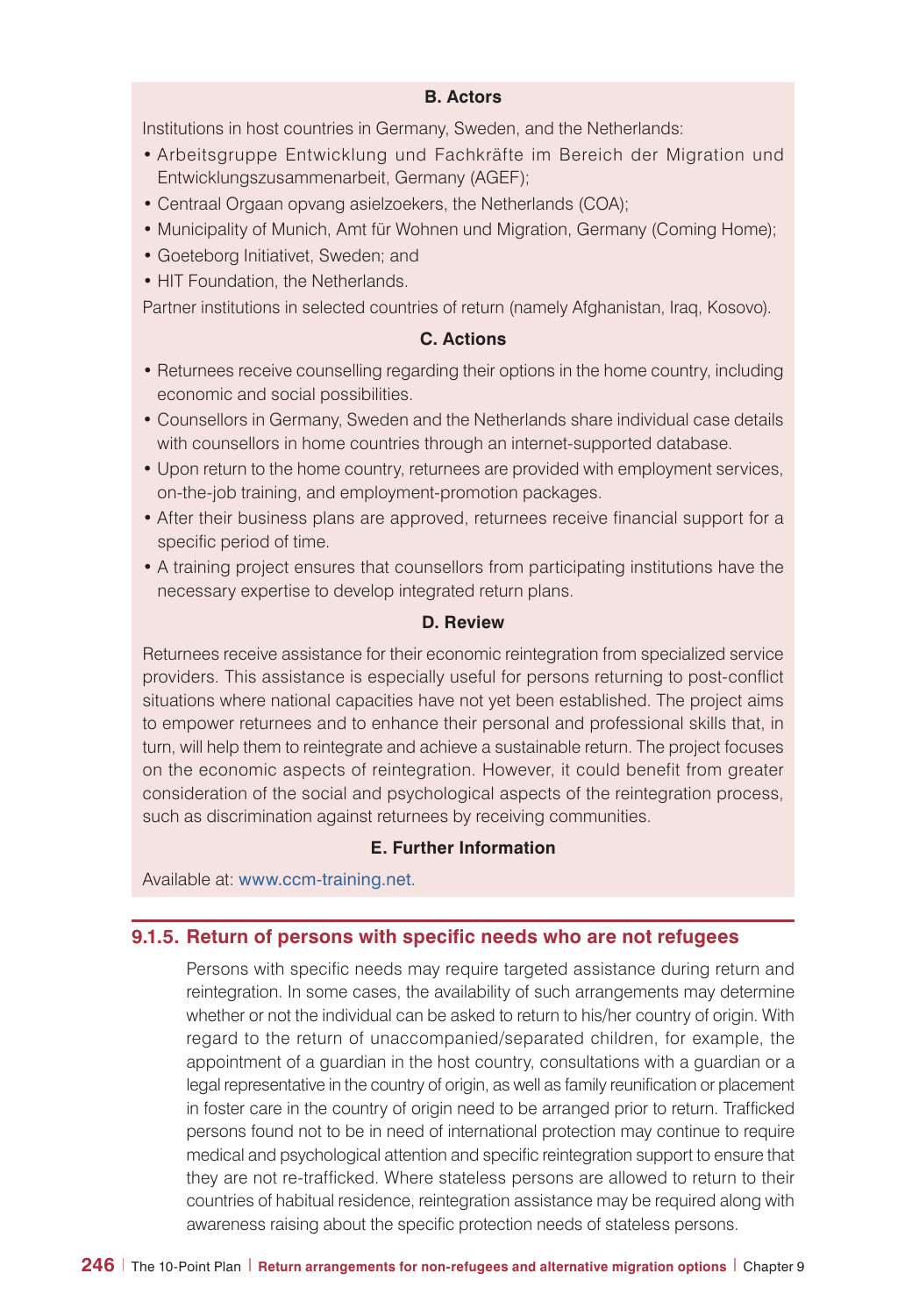# **WEST AFRICA: PROGRAMME FOR THE PROTECTION AND REINSERTION OF UNACCOMPANIED AND SEPARATED CHILDREN**

# **2005 – 2011**

#### **A. Background and Rationale**

In 2005, the Swiss Foundation of the International Social Services launched a programme in West Africa (PAO-Programme Afrique de l'Ouest) in cooperation with IOM to enhance the protection, return and reintegration of unaccompanied and separated children (UASC). The long-term goal of this programme is the establishment of a regional network of protection for UASC in West Africa with harmonized, common procedures and methodology of intervention.

#### **B. Actors**

- Swiss Foundation of the International Social Services (ISS);
- International Institute for the Rights of the Child;
- NGOs working for child protection in participating countries;
- ministries in charge of child protection in the participating countries;
- international agencies (namely ILO, IOM, UNHCR, UNICEF);
- independent experts and local partners;
- a network of child-friendly journalists in Africa and Switzerland;
- Reseau d'Actopm Fode et Yaguine RAFY;
- participating countries (as at August 2010) (namely Benin, Burkina Faso, Gambia, Ghana, Guinea-Bissau, Guinea-Conakry, Côte d'Ivoire, Mali, Niger, Senegal and Togo); and
- countries still to join [namely Nigeria (end 2010), Benin (2011), Ghana (2011), Togo (2011)].

#### **C. Actions**

- Develop a transnational network for child protection that includes government authorities, NGOs and international organizations;
- promote the conclusion of bilateral agreements to combat child trafficking from West Africa and to facilitate cooperation and information exchange;
- identify focal points in each country to act as case managers, and mobilize national networks to work closely with the transnational social network;
- create and reinforce the use of shelters and orientation centres in countries of origin, and build the capacities of local partners;
- participate in the identification of children wishing to return to their home countries and facilitate voluntary returns;
- conduct "best interests" determinations and facilitate the participation of the UASC in reintegration plans in line with their age and maturity;
- assess the family situation of each UASC, plan long-term outcomes, and appoint a legal guardian and reference person prior to return; and
- develop social and professional projects to reintegrate 2,000 UASC (including child victims of trafficking), and follow up on reintegration activities.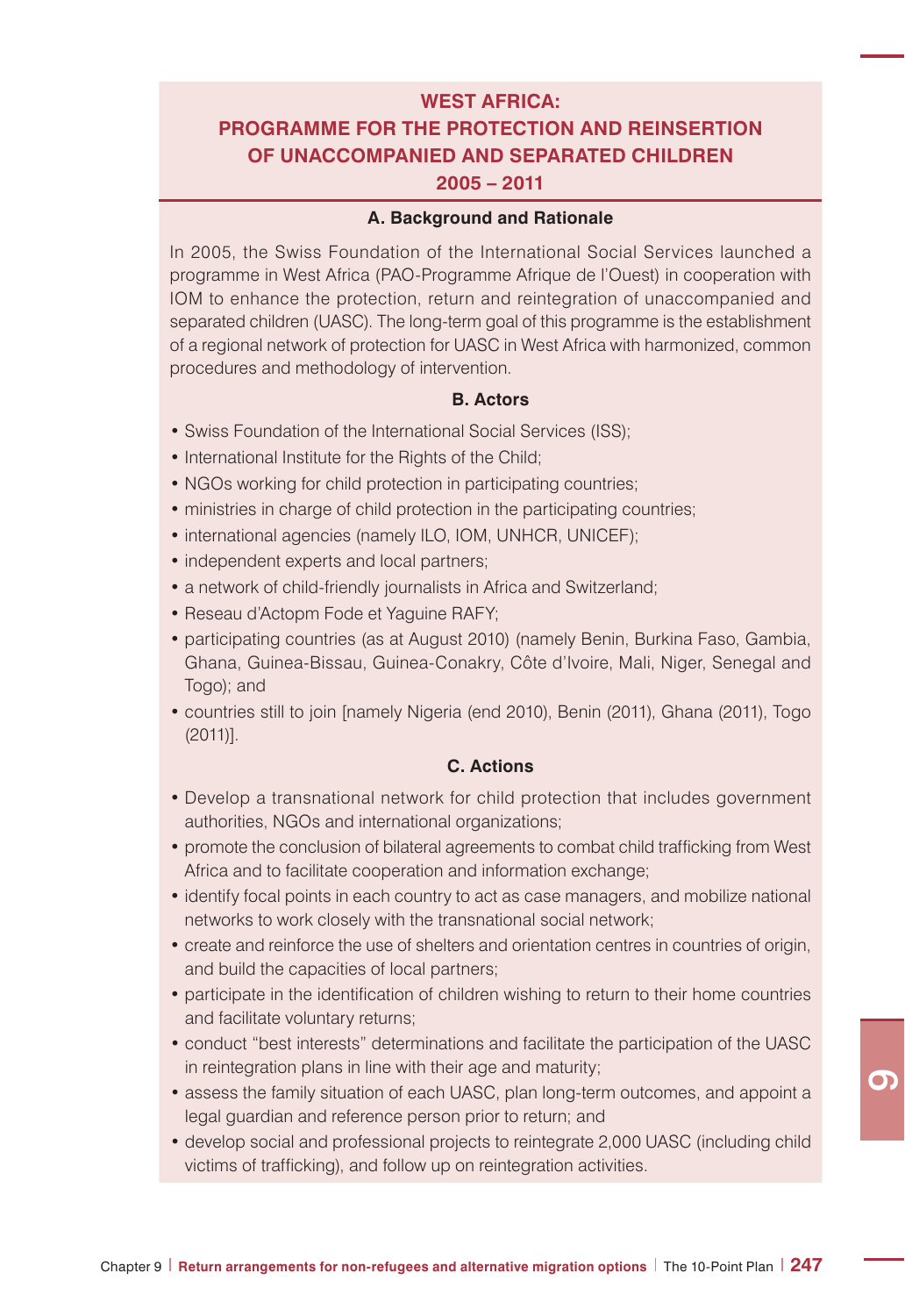This programme adopts an innovative transnational and collaborative approach to support UASC in West Africa. It involves the active, multi-level involvement of various actors at national and transnational levels and builds synergies between participating countries in order to create sustainable outcomes for children on the move. The programme has contributed to the reduction of the number of UASC from West Africa in Europe. More than 1,100 children have been reintegrated into their communities through the reinforcement of existing structures and with the assistance of local partners. As a result, communities are more aware of the hazards faced by children during clandestine migration, including the high risk of exploitation by traffickers and smugglers.

#### **E. Further Information**

Available at: [www.ssiss.ch](http://www.ssiss.ch).

# **INDIA: REHABILITATION AND SOCIAL REINTEGRATION OF TRAFFICKED PERSONS – NGO-CORPORATE SECTOR PARTNERSHIP MODEL**

### **2005 – PRESENT**

#### **A. Background and Rationale**

This project was designed to complement the efforts of the Government and civil society to fill existing gaps in the rehabilitation process for trafficked persons in India. The project is based on the principle of social responsibility and aims to develop a system which involves multiple stakeholders, including local NGOs, the private sector, training institutions, and government bodies, to increase sustainable economic opportunities for trafficked persons.

#### **B. Actors**

- Department of Women Development and Child Welfare, Government of Andhra Pradesh;
- Gujarat Co-operative Milk Marketing Federation (GCMMF), AMUL, a dairy cooperative in India;
- Prajwala "Eternal Flame of Hope"; and
- victims of trafficking.

#### **C. Actions**

- IOM and Prajwala jointly identify trafficked persons who are willing to participate as beneficiaries in the project.
- Prajwala has developed a comprehensive training module for victims of trafficking, based on their specific needs and aptitudes.
- AMUL has extended franchise options to set up 50 dedicated AMUL Pizza Parlours across India for trafficked persons and offers technical and logistics support, marketing training, as well as start-up machinery at a minimal cost.
- Prajwala provides shelter and counselling to trafficked persons and engages in advocacy and networking to find suitable locations to set up AMUL Pizza Parlours for the beneficiaries of the project.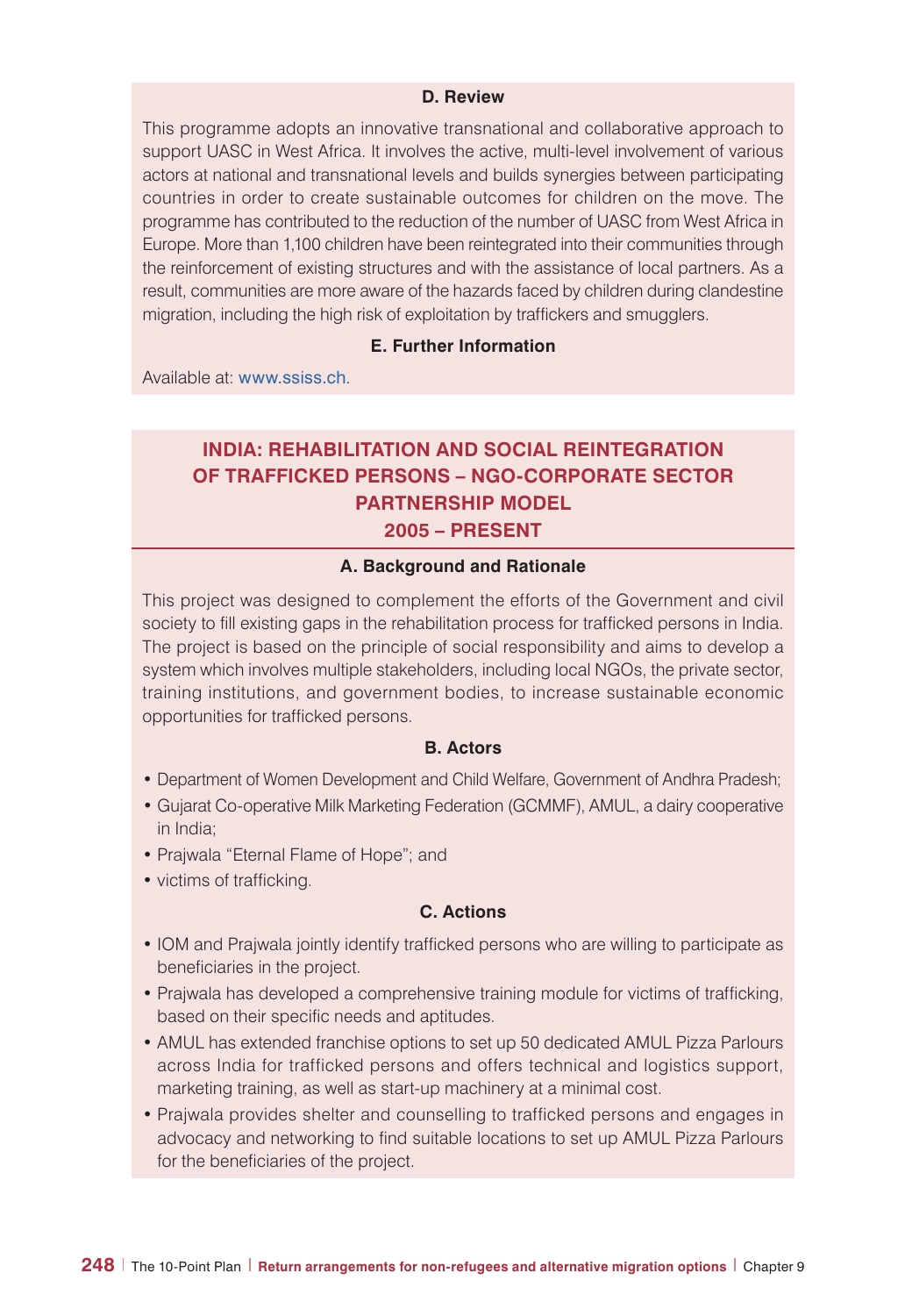- The Department of Women Development and Child Welfare of the Government of Andhra have provided two locations at a low cost for the establishment of two AMUL Pizza Parlours, and IOM has provided the initial capital to set up the parlours.
- IOM has supported the evolving capacity-building training module on life skills and entrepreneurial skills for managers of the parlours, and identified beneficiaries were sent to Ahmedabad for a 15-day, on-the-job training programme in existing AMUL Pizza Parlours in Gujarat.

The project helped develop the social and economic skills of trafficked persons and helped them adjust to mainstream work culture. As a result of advocacy and networking under the project, other private sector actors in India have contributed to livelihood initiatives for trafficked persons to assist with their reintegration back into society. The NGO-corporate sector partnership is seen as model for involving the private sector to help with the rehabilitation and reintegration of trafficked persons.

One of the AMUL Pizza Parlours has been running successfully for the past five years. It is self-sustaining and provides livelihood to eight women and partially supports a children's home run by Prajwala. The other AMUL Pizza Parlour had to close down due to community concerns based on negative perceptions of trafficked persons.

#### **E. Further Information**

*Annex 7* – Centre for Child Rights (HAQ), *Compendium of Best Practices on Anti-Trafficking by Non-Governmental Organizations*, UNODC, Government of India, 2008

# **Vietnam: Reintegration Network to Strengthen the Return and Reintegration of Women and Children Victims of Trafficking 2007 – Present**

The Reintegration Network is a voluntary alliance comprised of local and international organizations. Its objective is to strengthen the return and reintegration of women and children who have been victims of trafficking in Vietnam and to improve the coordination of referrals and reintegration assistance provided to returnees. The inter-agency communication channels have enhanced the exchange of information related to services and assistance provided to returned trafficked persons, and training of government officials has raised awareness about their needs. Government agencies have been actively involved in the dissemination of reintegration information and in the development of practical guidance tools to help trafficked persons rebuild their lives and reintegrate into their communities in Vietnam.

*Annex 8* – Vietnamese Ministry of Labor, Invalid and Social Affairs, Department of Social Evil Prevention, *Policies and Regulations on Social Assistance Services for Returned Women and Children-Victims of Human Trafficking*, 2008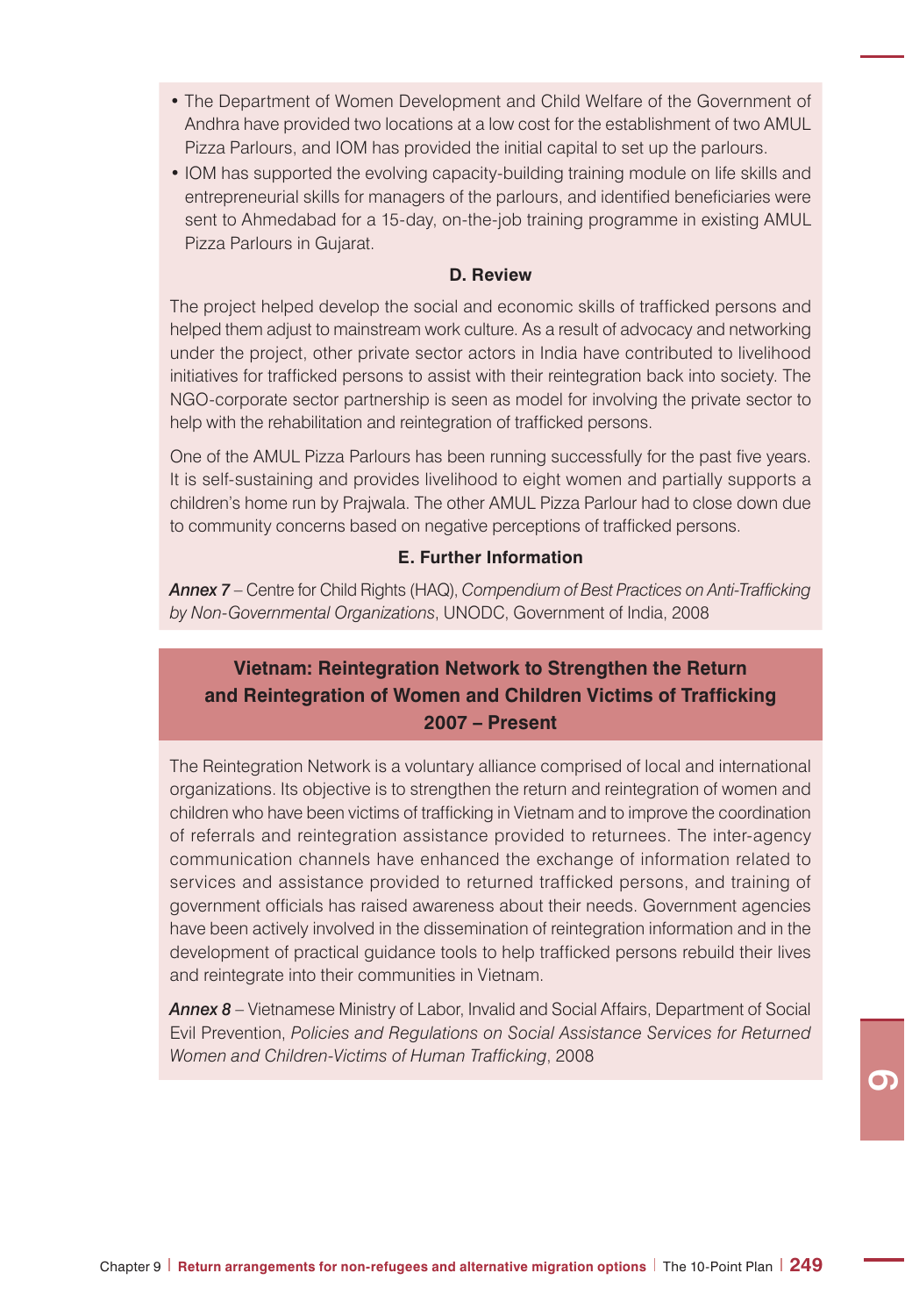# **Guidelines in Central America on Return of Children**



Guidelines in Central America on return of children have been adopted at both regional and national levels in some Central America countries to ensure that the specific needs of trafficked children are taken into account prior to and during the return process:

- *Regional Guidelines for Special Protection in Cases of the Repatriation of Child Victims of Trafficking, Assistance to Unaccompanied Children in Cases of Repatriation of Child Victims of Trafficking*, Regional Conference on Migration, Central America, 2007;
- *National Protocol on the Repatriation of Child and Adolescent Victims of Human Trafficking*, Costa Rica, 2007; and
- *Regional Guidelines for the Assistance to Unaccompanied Children in Cases of Repatriation*, Regional Conference on Migration, Guatemala City, 2009.

Further information available at: <http://www.unhcr.org/4bfbe2ad9.html>

For further details on child protection systems, see Chapter 6.

# **IOM Handbook on Organizing the Return and Reintegration of Vulnerable Persons**



Further information available at: <http://www.ch.iom.int/fr/publikationen.html>.

#### **9.1.6. Post-return monitoring**

Independent monitoring during the post-return phase ensures that returnees are not subject to protection risks upon return to their countries of origin and that they can access reintegration services. Protection concerns can relate to the security and/or reintegration prospects of returnees, particularly where the overall situation in the country or the circumstances for specific individuals and groups (e.g. ethnic minorities, unaccompanied and/or separated children, and trafficked persons) remains fragile. Monitoring activities build confidence among returnees and encourage voluntary return. They can also help identify and address shortcomings in the return process.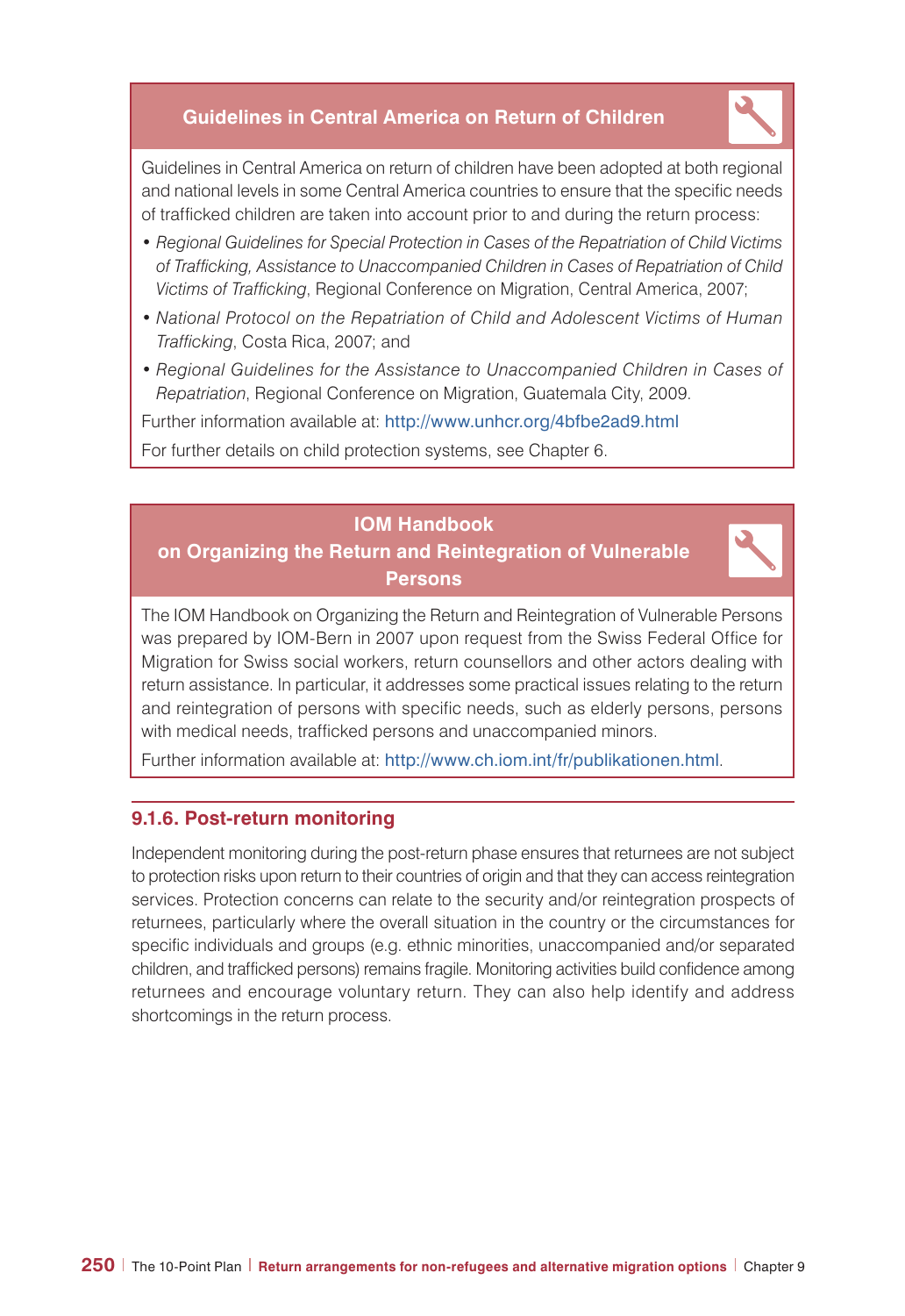# **BELARUS, MOLDOVA, RUSSIAN FEDERATION AND UKRAINE: MONITORING SAFE AND DIGNIFIED RETURNS AND CONDITIONS OF DETENTION**

#### **2009 – 2010**

#### **A. Background and Rationale**

The programme on monitoring safe and dignified returns and conditions of detention in Belarus, Moldova, the Russian Federation and Ukraine provides capacity building to NGOs to enable them to carry out the independent monitoring of border facilities and return cases and to provide legal counselling to assist those migrants with specific needs and to prevent *refoulement*. It also aims to build the capacity of NGOs to provide training to local authorities involved in border management and refugee issues.

#### **B. Actors**

- IOM;
- Belarusian Movement for Medical Workers;
- Centre for Human Rights "Memorial", Migrant Rights Network in Russia;
- European Council on Refugees and Exiles (ECRE);
- Equilibre-Solidarity, Russia;
- Foundation on Naturalization and Human Rights "Assistance", Ukraine;
- Helsinki Committee of Human Rights, Moldova;
- Human Rights Have No Borders in Ukraine;
- Law Centre of Advocates, Moldova;
- NEEKA International Foundation for Health and Environment Protection "Region Karpat", Ukraine; and
- The Donetsk Fund for Social Protection and Mercy, Ukraine.

#### **C. Actions**

- Increase the capacity of partner NGOs to monitor situations at borders, interview persons who have been returned under readmission agreements or through voluntary, forced, or mandatory return, and provide individual legal counselling to prevent *refoulement*;
- provide technical support to, and train, border guards, and also promote cooperation between NGOs and local authorities;
- implement a pilot project to monitor returns from Chechnya at the international airport in Russia, as well as administrative deportations from Russia to former Soviet countries, Uzbekistan, China and Korea, and lobby for NGO access to airport transit zones;
- facilitate exchanges of good practices between NGOs along EU external borders, and engage with ECRE members experienced in border monitoring, airport monitoring projects and legal counselling in detention centres;
- facilitate the reporting of emergency cases, especially those involving "chain deportations" without protection safequards;
- produce reports on return practices in the region to inform ECRE's advocacy work;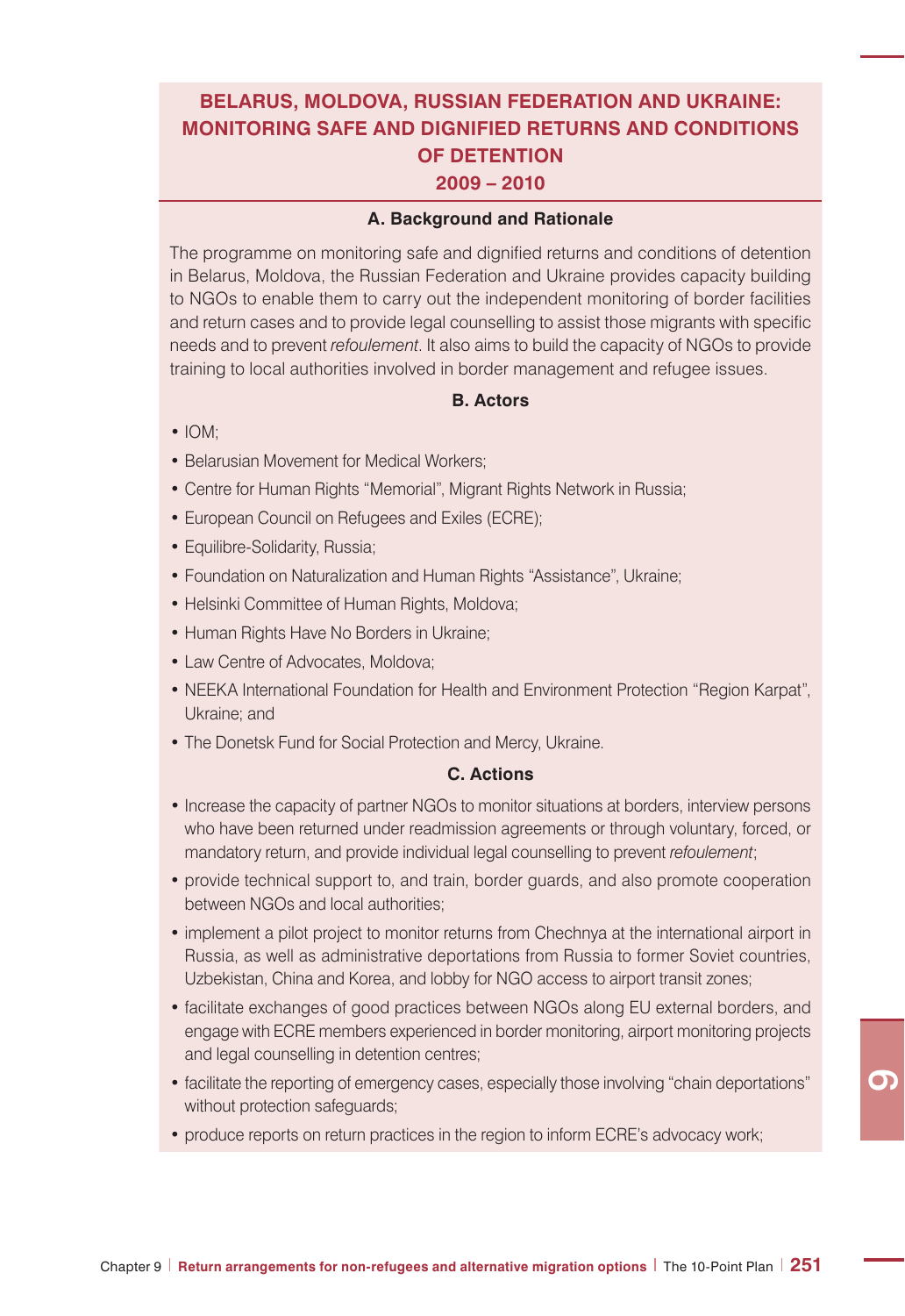- conduct a regional conference on return to the Western New Independent States (NIS), asylum procedures at borders and relevant international instruments, and present the results of the NGO monitoring activities to stakeholders;
- develop a training course on refugee issues in Ukraine, the Russian Federation and Moldova; and
- conduct joint study trips to the EU for NGOs, journalists and government officials to learn about the treatment of nationals of Belarus, Moldova, the Russian Federation and Ukraine.

Through the active involvement of NGOs in Belarus, Moldova, the Russian Federation and Ukraine, the project seeks to monitor return practices at borders and detention centres and to build the capacity of border authorities and civil society actors to facilitate safe and dignified returns. The cooperation between NGOs and government authorities promotes a "bottom-up" approach to inform migration and border policies. The project is still in the implementation phase, and it is too early to assess the impact of the monitoring activities.

# **KOSOVO AIRPORT: MONITORING FORCED RETURNS 1999 – PRESENT**



#### **A. Background and Rationale**

With assistance from a partner agency, UNHCR has been monitoring forced returns from the Pristina International Airport since 1999. The monitoring project aims to gather data, monitor trends and identify potential protection gaps in relation to forced returns carried out under readmission agreements.

In 2006, UNHCR handed its monitoring role over entirely to its implementing partner, the Advocacy Training and Resource Center (ATRC) Airport Monitoring Team, which is based at the Pristina International Airport. The ATRC Airport Monitoring Team maintains close cooperation with all relevant actors at the airport, particularly with UNHCR, to ensure prompt interventions, as needed.

#### **B. Actors**

- ATRC Airport Monitoring Team; and
- UNHCR.

### **C. Actions**

The activities of the ATRC Airport Monitoring Team include the following:

- Record and document the arrival of forced returns;
- monitor the arrival of returnees, and identify individuals of concern to UNHCR (e.g. persons with specific needs and members of ethnic minorities);
- monitor asylum-seekers arriving at the Pristina International Airport, and immediately notify UNHCR to ensure access to asylum procedures;
- respond to persons with specific needs by referring them to the appropriate international and local authorities;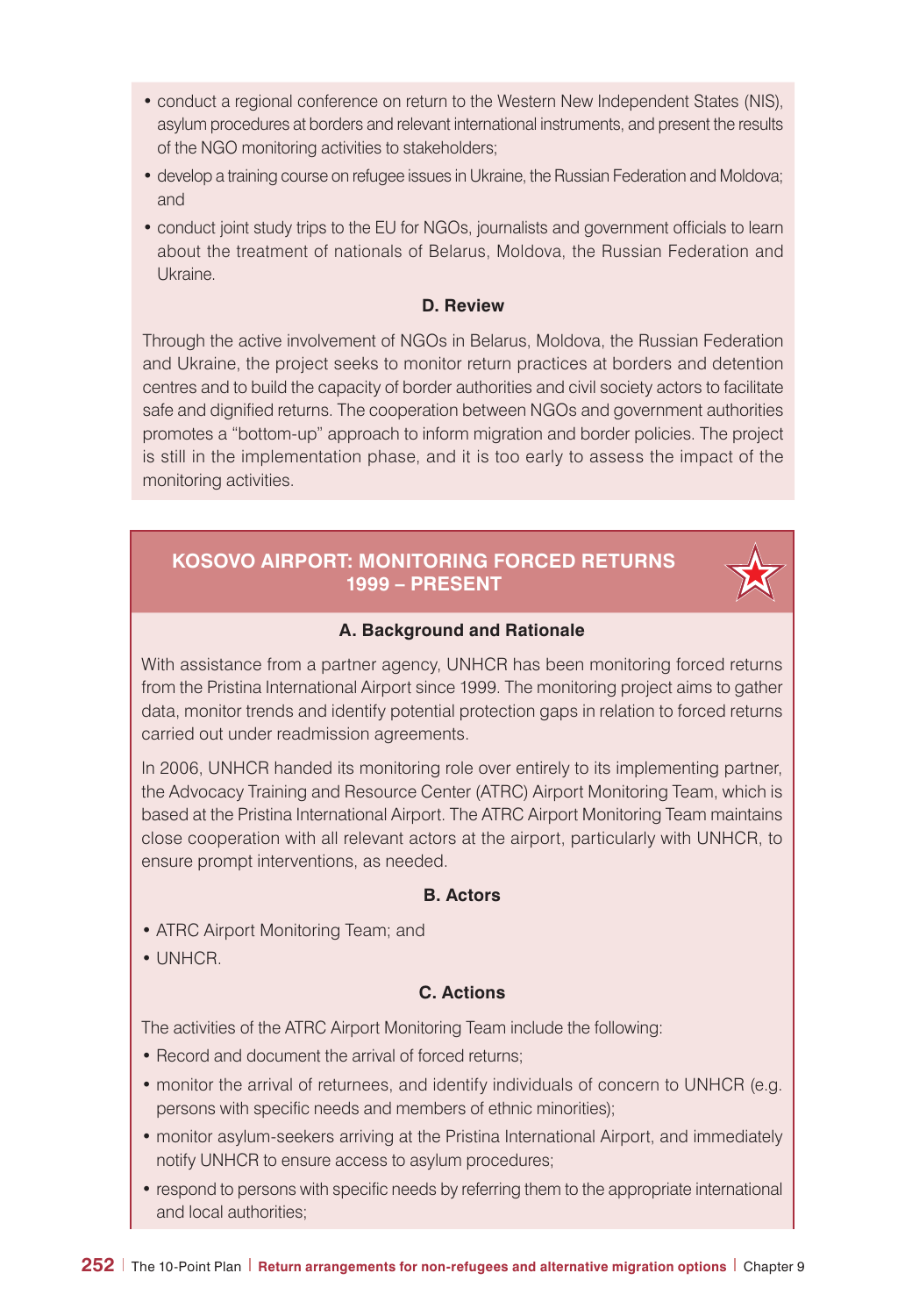- conduct interviews based on UNHCR's interview format and report to UNHCR on individual interviews and return statistics; and
- collect and provide data relating to ethnicity, place of origin, place of return (if different from place of origin), family composition and other relevant information necessary for UNHCR Field Offices to monitor the reintegration of returnees.

The activities of UNHCR include the following:

- Collate relevant data into a consolidated database for the purpose of analysing protection concerns as well as any trends and patterns;
- undertake routine protection monitoring through sample surveys, including participatory assessments of Age, Gender and Diversity Mainstreaming (AGDM) based on criteria related to security (e.g. acts of harassment, threats, physical assault), freedom of movement, access to public services (e.g. health, housing, education, utilities, issuance of documentation by administrative bodies), property restitution, further displacement in Kosovo or departure from Kosovo following return; and
- carry out protection and reintegration monitoring exercises.

#### **D. Review**

A permanent presence at the point of arrival coupled with close coordination with border officials enable the ATRC to effectively monitor the situation and to notify UNHCR immediately about any issues that arise as well as any protection risks. However, the Pristina International Airport is not the only site of forced returns. Consequently, monitoring is also needed at other border-crossing/entry points.

UNHCR and ATRC have established an information exchange network through cooperation with other actors, including IOM and the NGO community, facilitating cooperation among key partners.

#### **E. Further Information**

*Annex 9* – ATRC and UNHCR, Forced Returns Interview Form, Minority Forced Returns from Third Countries (Serbs, Albanians in a minority situation, Romas, Ashkalis and Egyptians), 2010

See also Danish Refugee Council, *Recommendations for the Return and Reintegration of Rejected Asylum-seekers; Lessons Learned from Returns to Kosovo*, May 2008, available at: <http://www.unhcr.org/refworld/docid/484022172.html>.

# **9.2. Migration options as an alternative to return**

Some persons who do not have international protection needs may be able to regularize their stay in the host country through possibilities provided by the country's migration laws, or to take advantage of opportunities to legally migrate onward to a third country. While Chapter 6 provides examples of migration processes and procedures to address specific needs, this Chapter presents examples of additional possibilities to regularize stay provided by some States.

#### **9.2.1. Regularization**

Regularization has become an important mechanism to address the situation of non-nationals in irregular status in certain host countries.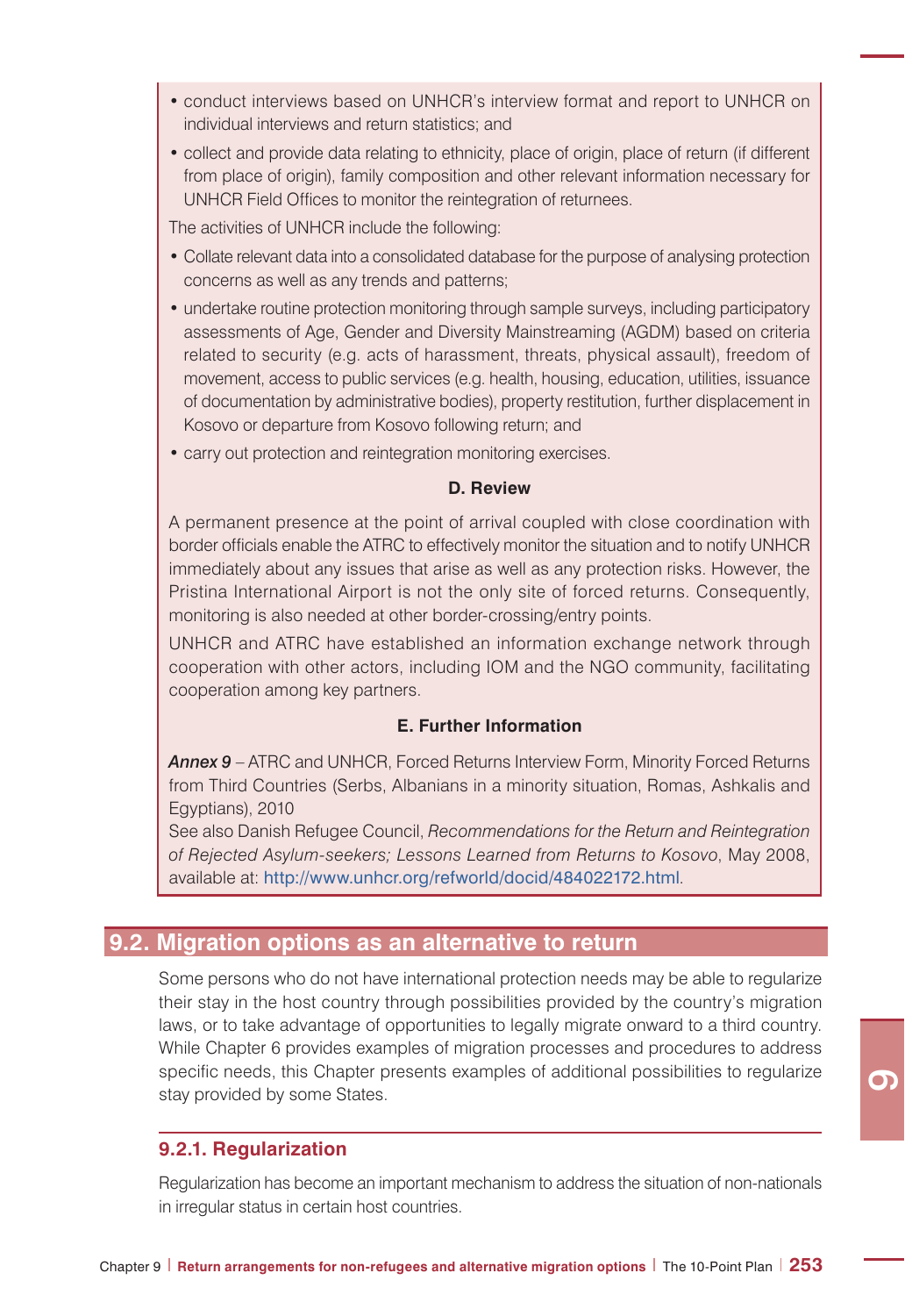Regularization can be an ongoing process or a one-time opportunity. It can be granted on the basis of an individual assessment (as shown in the examples in Section 9.2.1.1) or on a group basis (as shown in the examples in Section 9.2.1.2). Individualized procedures generally leave a fairly large margin for discretion to competent authorities. Their objective is to enable authorities to take individual circumstances sufficiently into account when deciding on whether a person should be entitled to stay in the country.

By contrast, the principal objective of collective regularization processes is to reduce the number of individuals in irregular status and the size of the informal sector of the economy. Collective regularization procedures are generally based on objective and well-defined eligibility criteria.

Regularization can be beneficial for both the individual as well as the host country. It may prevent the marginalization and exploitation of individuals in an irregular situation, particularly those who cannot be removed from the territory for practical or humanitarian reasons. In addition, the host country usually benefits economically from regularizing its irregular labour force, as regularized migrants pay taxes and social contributions.

# *9.2.1.1. Individual procedures*

# **GERMANY: HARDSHIP COMMISSION 2004 – PRESENT**



#### **A. Background and Rationale**

Section 23a of the German Residence Act allows the Federal States (Laender) to grant a residence permit to a foreigner who would otherwise be obliged to leave Germany if a "Hardship Commission" made such a recommendation. The Hardship Commissions review applications received from unsuccessful asylum-seekers who claim that special hardship prevents them from returning to their countries of origin. This provides government authorities with the possibility to review and, if necessary, correct the refusal to issue a residence permit. By the end of 2006, all 16 German States had established independent Hardship Commissions.

#### **B. Actors**

- Government authorities of Federal States in Germany; and
- Hardship Commissions, composed of representatives of the regional authorities, the churches, civil society organizations and NGOs.

#### **C. Actions**

- Requests for consideration of a case may be directed to any member of the responsible Hardship Commission. The request must be accompanied by all facts and documents (e.g. CVs, medical reports, and commitment from a potential employer) which support the claim for continued residence in Germany.
- The foreigner must convince the Commission that his/her departure from Germany would present a special hardship. The criteria employed vary, but all Hardship Commissions restrict their examination to facts relating to the foreigner's situation in Germany and require that the applicant not be subject to an extradition order. Some Hardship Commissions exclude applicants whose hardship situation is self-inflicted, if the person recently entered the country, or if the applicant was deported, returned or extradited prior to his/her application. A request to a Hardship Commission can be made only once.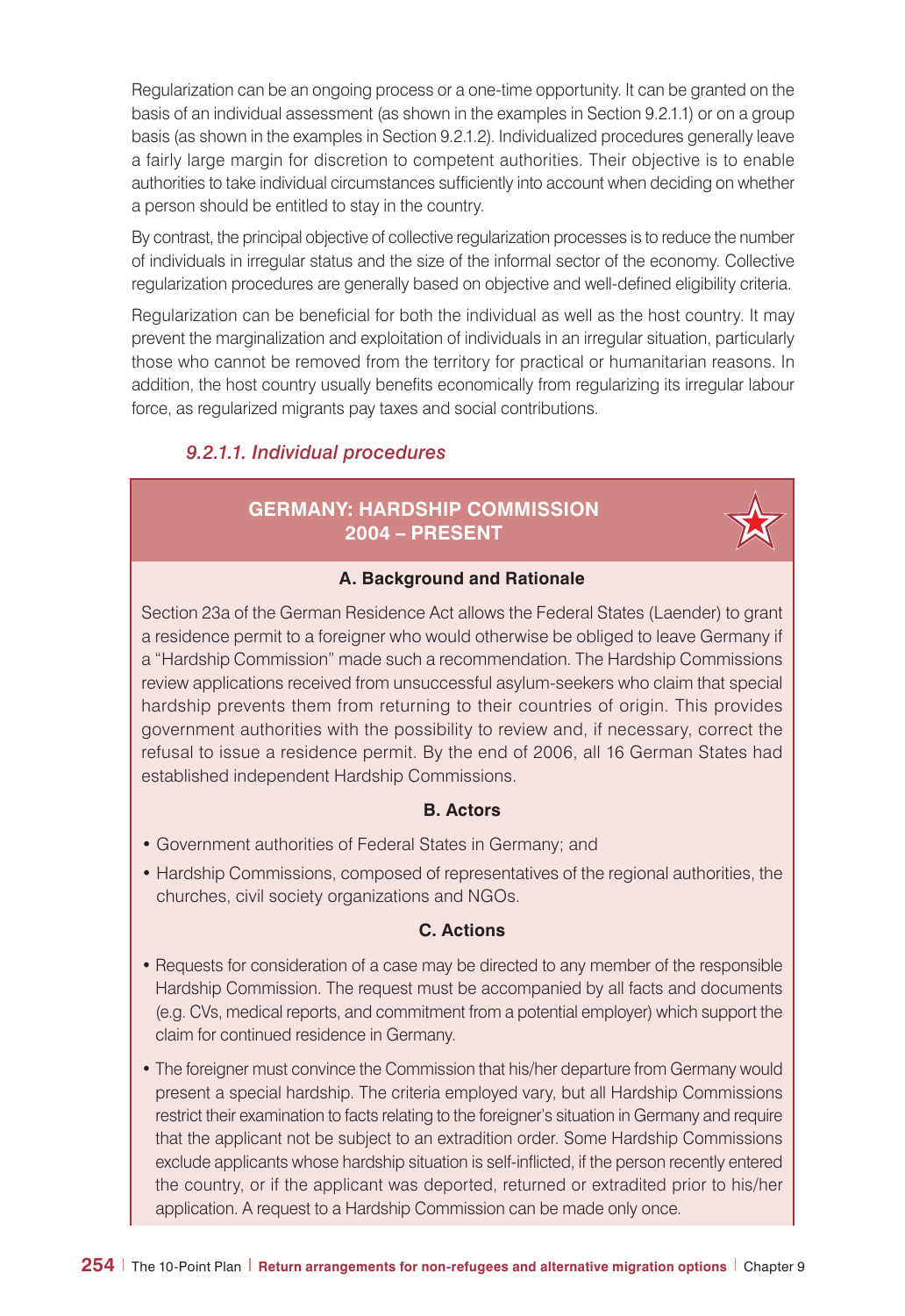- On average, the Hardship Commissions gave positive decisions in 61 per cent of all admissible individual requests. However, there are significant differences in the decision practices among the individual Hardship Commissions.
- Protection against deportation during the hardship procedure varies amongst Federal States. The statutes of most Hardship Commissions do not exclude deportation. In practice, however, persons who have applied to one of the Hardship Commissions are usually not returned before a decision on their case has been taken.
- It is at the Government authorities' discretion whether or not to follow a recommendation of the Hardship Commission. In 86 per cent of all petitions received from the Hardship Commissions, Government authorities decided to grant a residence permit. In most positive decisions, a long duration of stay, good command of the German language and the presence of children in school were decisive factors. Serious health problems and the need for medical and/or psychological treatment are generally not considered sufficient.

The establishment of the Hardship Commissions allowed the Government authorities to consider individual circumstances and to issue residence permits beyond strict legal requirements.

Many applicants were able to legalize their stay in Germany. Since the introduction of the Hardship Commissions in 2005, and up until December 2008, the Hardship Commissions registered more than 4,000 requests for consideration throughout Germany. The majority of the applicants originated from Kosovo (3,828 individuals) and Turkey (834), followed by Bosnia (277), Vietnam (253) and the Republic of Congo (188). Some 241 applicants were stateless or their country of origin was unknown.

The significance of the Hardship Commissions was recently diminished by the introduction of a long-stay regulation that allows foreign nationals in possession of a "toleration permit" to legalize their stay if they have resided in Germany for more than six years (families) or for more than eight years (single persons) and are self-sufficient. However, this regulation expired on 31 December 2010 and subsequent regulation has not been discussed.

#### **E. Further Information**

Section 23a Residence Act is available at:

<http://www.iuscomp.org/gla/statutes/AufenthG.htm>.

Further information on the Hardship Commissions is available at the websites of the Hardship Commissions, such as Hardship Commission Saarland:

<http://www.haertefallkommission.saarland.de>/ and Hardship Commission of Nordrhein-Westfalen, available at:

<http://www.im.nrw.de/aus/25.htm>.

An overview, "Die Hartefallkommissionen der Bundesländer", produced by Amnesty International and FachKommission Asyl, December 2008, is available at: [http://www.emhosting.de/kunden/fluechtlingsrat-nrw.de/system/upload/download\\_894.pdf](http://www.emhosting.de/kunden/fluechtlingsrat-nrw.de/system/upload/download_894.pdf).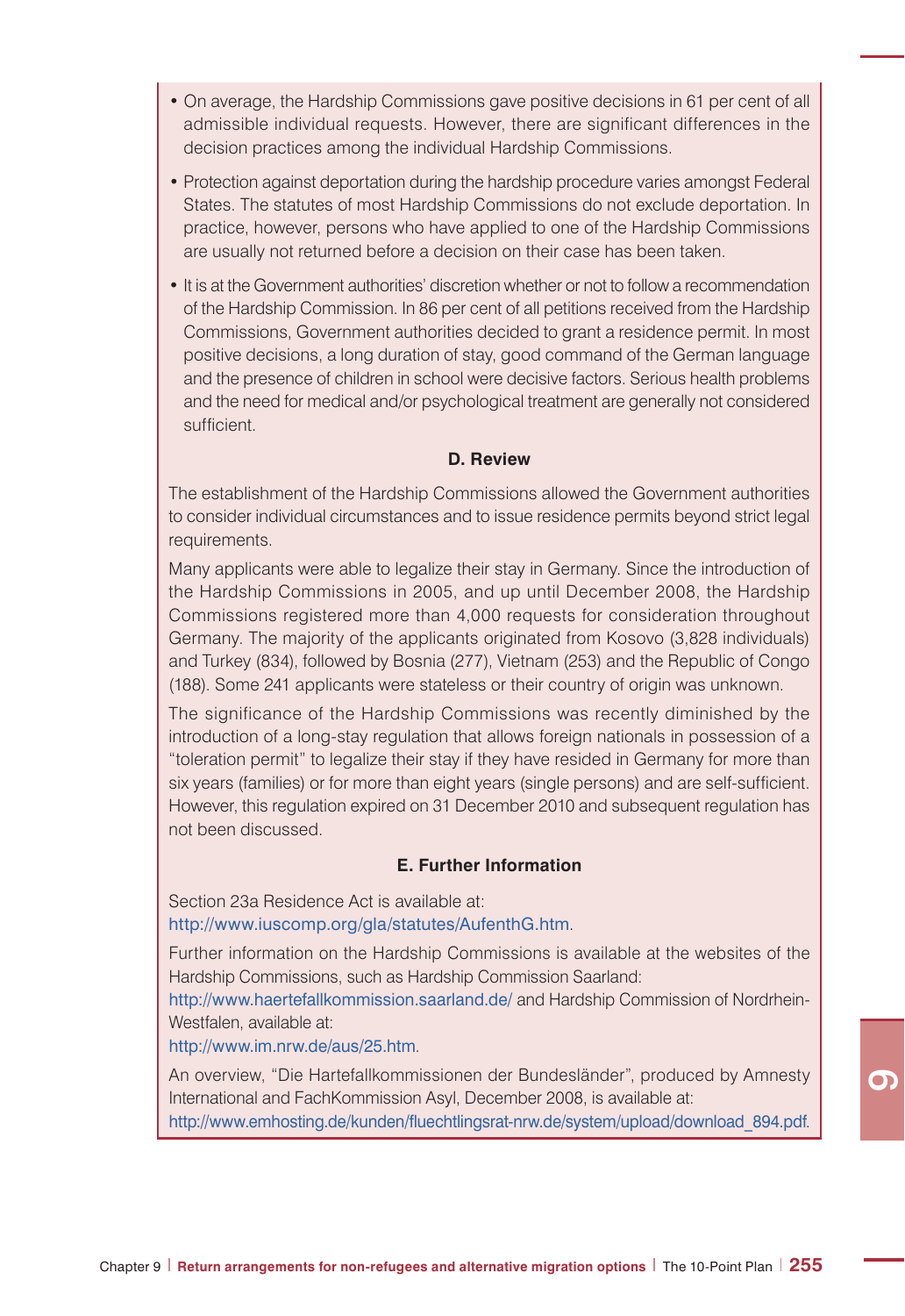#### *9.2.1.2. Collective regularization programmes*

# **THAILAND: TEMPORARY REGULARIZATION PROGRAMME 2003 – PRESENT**

#### **A. Background and Rationale**

Thailand receives a continuing influx of irregular arrivals from neighbouring countries. The largest groups are from Myanmar, Cambodia and Laos People's Democratic Republic (PDR). Since 2003, Thailand has concluded a number of bilateral and subregional agreements, especially with neighbouring countries, on migration-related issues, including employment of workers. Thailand also provides temporary regularization programmes for undocumented labour migrants.

#### **B. Actors**

- Government of Laos PDR;
- Government of Myanmar;
- Royal Government of Cambodia; and
- Royal Thai Government.

#### **C. Actions**

- In 2003, Thailand signed a MOU on "Employment Cooperation" with the abovementioned three countries and agreed on the temporary regularization of workers from these countries who were illegally present in Thailand upon completion of their services in Thailand. The agreement also offered legal migration opportunities to persons wanting to migrate to Thailand.
- In 2004, Thailand conducted a nationwide migrant registration campaign and authorized individuals and their families from these countries to stay and work in Thailand for a fixed period of time. Fifteen per cent of the wages of the workers were withheld and used to finance their return to their countries of origin.

#### **D. Review**

The temporary regularization initiative has regularized the presence of workers without status in Thailand (although domestic workers are excluded from this Agreement), thereby giving them more protection in accordance with labour standards. Thailand registered 1.3 million irregular workers during 2003–2004. However, employers in Thailand were permitted to retain the travel documents of Cambodian workers and 15 per cent of the workers' wages were withheld. According to the Thai Department of Labour, as of 12 May 2010, 932,255 undocumented persons had received proper travel and work documents, including 812,984 from Myanmar, 62,792 from Laos and 56,479 from Cambodia. The Government of Thailand is working to register an estimated two million persons.

#### **E. Further Information**

Available at: [www.osce.org/item/14679.html](http://www.osce.org/item/14679.html).

*Annex 10* – Thailand: Intergovernmental Cooperation on Temporary Migrants, Information note for the 13<sup>th</sup> Economic Forum, Prague 23 – 27 May 2005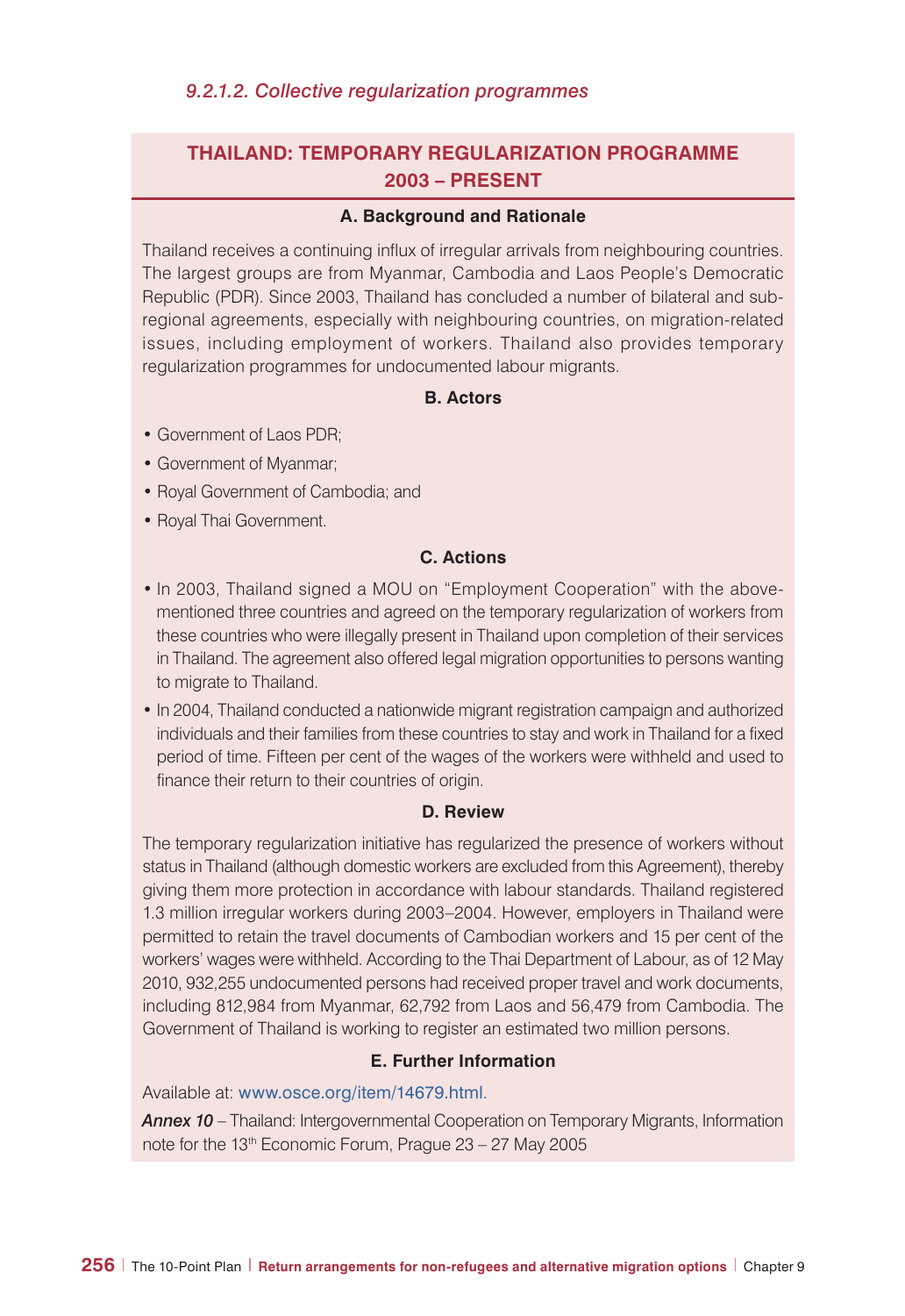#### **Examples of Large-scale Regularization Programmes**

**In Argentina**, a national migration law was adopted to grant residence status to irregular migrants. The National Programme for the Regularization of Migrants "Patria Grande" was subsequently launched as part of a comprehensive approach to address irregular migration and to facilitate the integration of migrants into society. In its first phase in 2005, residence status was granted to migrants who were not citizens of the Common Market of the South (MERCOSUR) and, in 2006, it facilitated the regularization of migrants from MERCOSUR and associated countries (which accounts for 90 per cent of all migrants in Argentina). Since the programme was launched, 800,000 migrants have regularized their status, thereby facilitating their social integration into Argentinean society. As a result, the number of undocumented migrants in the labour market has declined significantly and the unemployment rate has decreased to eight per cent.

**In Brazil**, the Government signed a mutual regularization agreement with Bolivia in 2008. In addition, the general amnesty on migration status initiated in 2009 granted resident permits to 27,000 Bolivians, the largest single group that applied for amnesty in Brazil. This initiative has had a strong impact on curbing forced labour due to irregular migratory status.

**In Ecuador**, the Government seeks to create legal options through the regularization process for third-country nationals present in Ecuador. A decree has been issued to enable the regularization of undocumented Peruvians in the southern part of the country.

**In Mexico**, the implementation of large regularization programmes resulted in the regularization of 15,000 undocumented migrants during the period 2002-2006. Most of these migrants are from Central America.

**In Venezuela**, the "Mission Identidad" (Identity Mission), implemented between 1998 and 2006, provided documentation to approximately 415,000 migrants who were not in possession of identity documents but who had been living in the country for many years.

**USA and countries in Europe**: The USA and a number of countries in Europe implement the largest regularization programmes. The regularization programmes carried out in the EU has provided nearly four million undocumented migrants with temporary or permanent residence and/or work permits.

For further information on regularization programmes, see: International Organization for Migration, *World Migration Report: Managing Labour Mobility in the Evolving Global Economy*, 2008, available at: <http://www.iom.int>.

See also the report of the Council of Europe's Parliamentary Assembly "Regularization Programmes for Irregular Migrants", available at: [http://assembly.coe.int/Mainf.asp?link=/](http://assembly.coe.int/Mainf.asp?link=/Documents/WorkingDocs/Doc07/EDOC11350.htm) [Documents/WorkingDocs/Doc07/EDOC11350.htm](http://assembly.coe.int/Mainf.asp?link=/Documents/WorkingDocs/Doc07/EDOC11350.htm).

#### **9.2.2. Legal migration alternatives**

States have established various channels for legal migration in order to fulfill different purposes, such as meeting labour market needs, enabling family reunification, or pursuing study. The range of available options differs between countries. While some migration schemes are strictly temporary, requiring the individual to leave when his/her stay permit expires, others provide possibilities for permanent settlement upon arrival or after a certain period of stay. States may also give preferential access to admission, stay and residence to nationals of certain States based on bilateral agreements or cultural ties.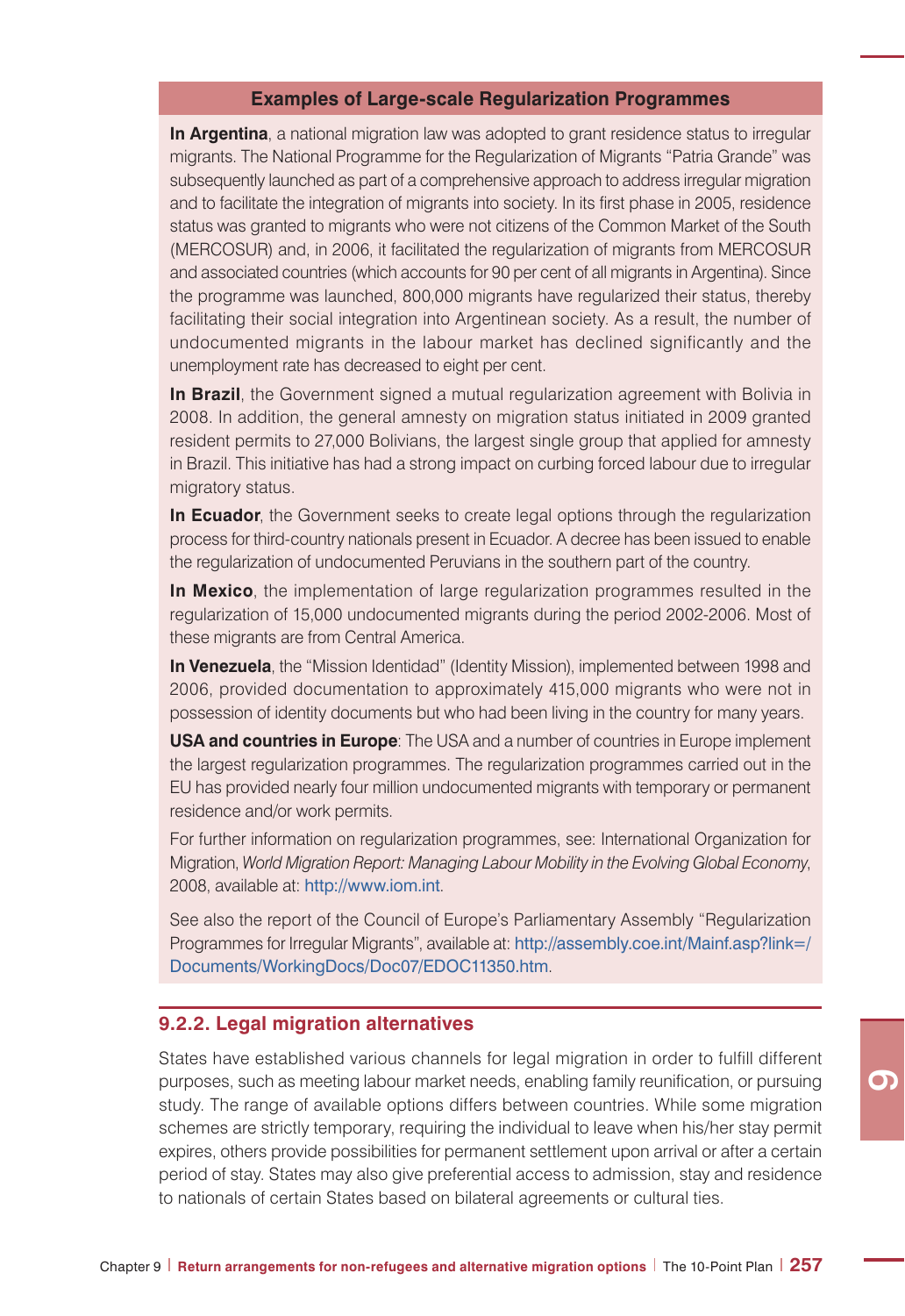Access to most legal migration channels is generally not possible for persons in an irregular situation in the host country. Rather, migration channels tend to become available following return to countries of origin rather than as an alternative to return.

# **ILO Multilateral Framework on Labour Migration**

The ILO Multilateral Framework on Labour Migration provides a comprehensive policy framework for governments, employers, worker organizations, and all those involved in the implementation and evaluation of national, regional and international labour migration policies and practices. It is a practical and user-friendly tool that contains non-binding principles, guidelines and a series of best practices on the implementation of a rights-based approach to labour migration.

*Annex 11* – ILO, *ILO Multilateral Framework on Labour Migration: Non-binding Principles and Guidelines for a rights-based approach to labour migration*, 2006

# **Compendium of Good Practice Policy Elements in Bilateral Temporary Labour Arrangements**

The Compendium of Good Practice Policy Elements in Bilateral Temporary Labour Arrangements, Global Forum on Migration and Development (GFMD), 2008 provides examples of labour migration agreements and good practices.

*Annex 12* – GFMD, *Compendium of Good Practice Policy Elements in Bilateral Temporary Labour Arrangements*, 2008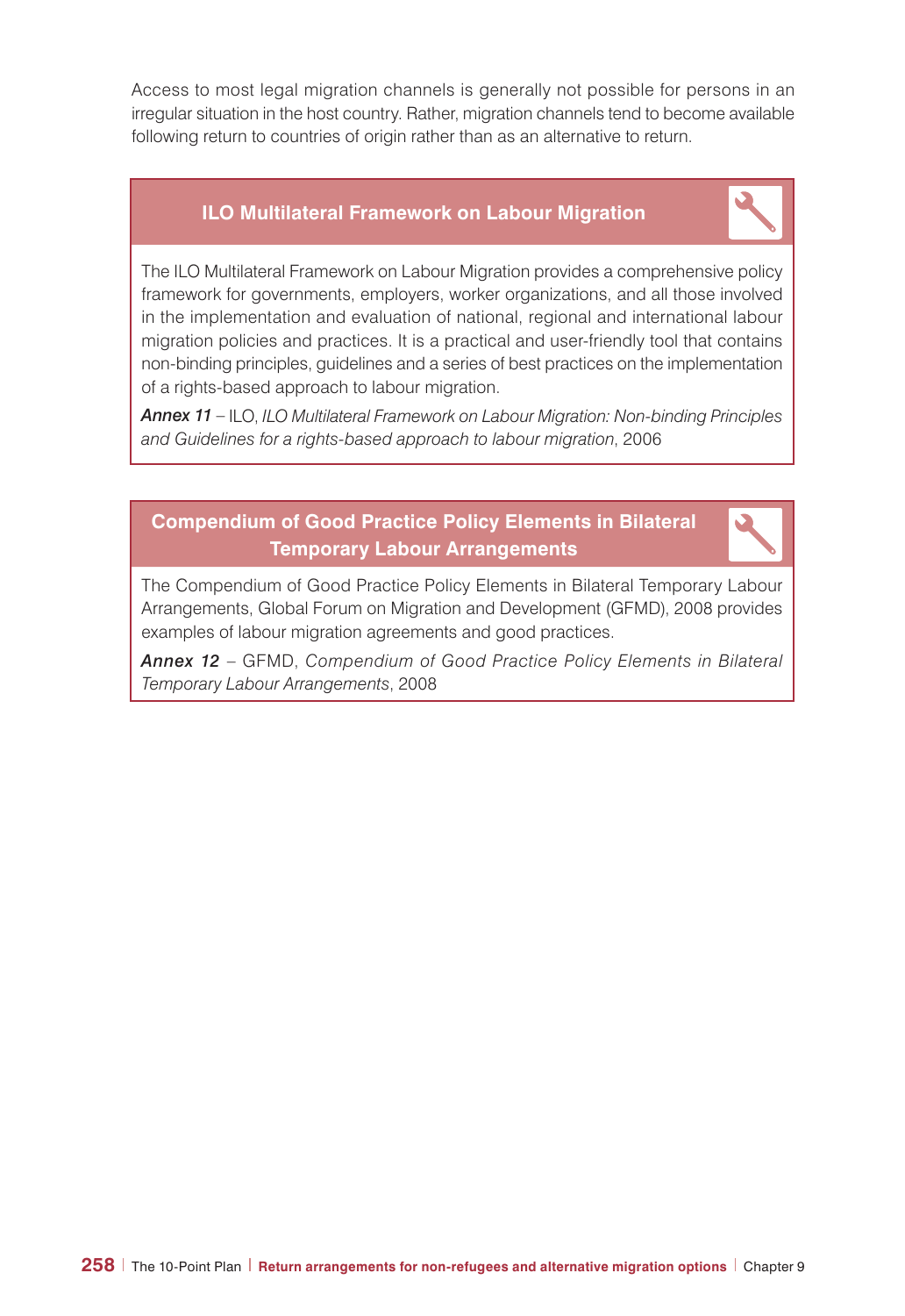# **Selected References**

# Legal and Policy Documents

Amnesty International *et al., Common Principles on Removal of Irregular Migrants and Rejected Asylum-Seekers*, August 2005, available at:

<http://www.unhcr.org/refworld/docid/437dd5304.html>

Council of Europe, Committee of Ministers, *Twenty Guidelines on Forced Return*, 04 May 2005, available at:

<http://www.unhcr.org/refworld/docid/42ef32984.html>

Council of Europe's Parliamentary Assembly, *Regularization Programmes for Irregular Migrants*, 2007, available at:

<http://assembly.coe.int/main.asp?Link=/documents/workingdocs/doc07/edoc11350.htm>

Save the Children and the Separated Children in Europe Programme, *Position Paper on Return and Separated Children*, 2004, available at:

[http://www.savethechildren.net/separated\\_children/publications/reports/return\\_paper\\_final.pdf](http://www.savethechildren.net/separated_children/publications/reports/return_paper_final.pdf)

United Nations General Assembly, Resolution 45/90 of 14 December 1990, 46/106 of 16 December 1991, 47/105 of 16 December 1992, on the Responsibility of Countries of Origin for the Return of their Nationals, available at:

<http://www.unhcr.org/4b9fb1199.html>

UNHCR, *Conclusion No. 96 (LIV) on the Return of Persons found not to be in need of International Protection*, 2003, available at:

<http://www.unhcr.org/refworld/docid/3f93b1ca4.html>

UNHCR, *Global Consultations on International Protection/Regional Meetings: Conclusions (Regional Meeting in Budapest, 06-07 June 2001), EC/GC/01/14*, 2001, available at: <http://www.unhcr.org/4b9faee19.html>

UNHCR, *Standing Committee, Return of persons not in need of International Protection, EC/47/ SC/CRP.28*, 1997, available at:

<http://www.unhcr.org/refworld/docid/4a54bc260.html>

UNHCR, *The Return of Persons found not to be in need of International Protection to their Countries of Origin: UNHCR's role*, Protection Policy Paper, 2010, available at: <http://www.unhcr.org/refworld/docid/4cea23c62.html>

# **Literature**

ECRE, *The Way Forward: Europe's Role in the Global Refugee Protection System. The Return of Asylum-Seekers whose Applications have been Rejected in Europe*, 2005, available at: <http://www.unhcr.org/refworld/docid/42ca7e044.html>

IOM, *World Migration Report: Managing Labour Mobility in the Evolving Global Economy*, 2008.

Koser K., *The Return and Reintegration of Rejected Asylum-Seekers and Irregular Migrants – An Analysis of Government-Assisted Return Programmes in Selected European Countries*, IOM, 2001, available at:

<http://www.unhcr.org/refworld/docid/415c6c0d4.html>

Kraler, A., *Regularisation: A Misguided Option or Part and Parcel of a Comprehensive Policy Response to Irregular Migration?*, IMISCOE Working Paper No. 24, 2009, available at: <http://clandestino.eliamep.gr/wp-content/uploads/2009/07/wp24-regularisation1.pdf>